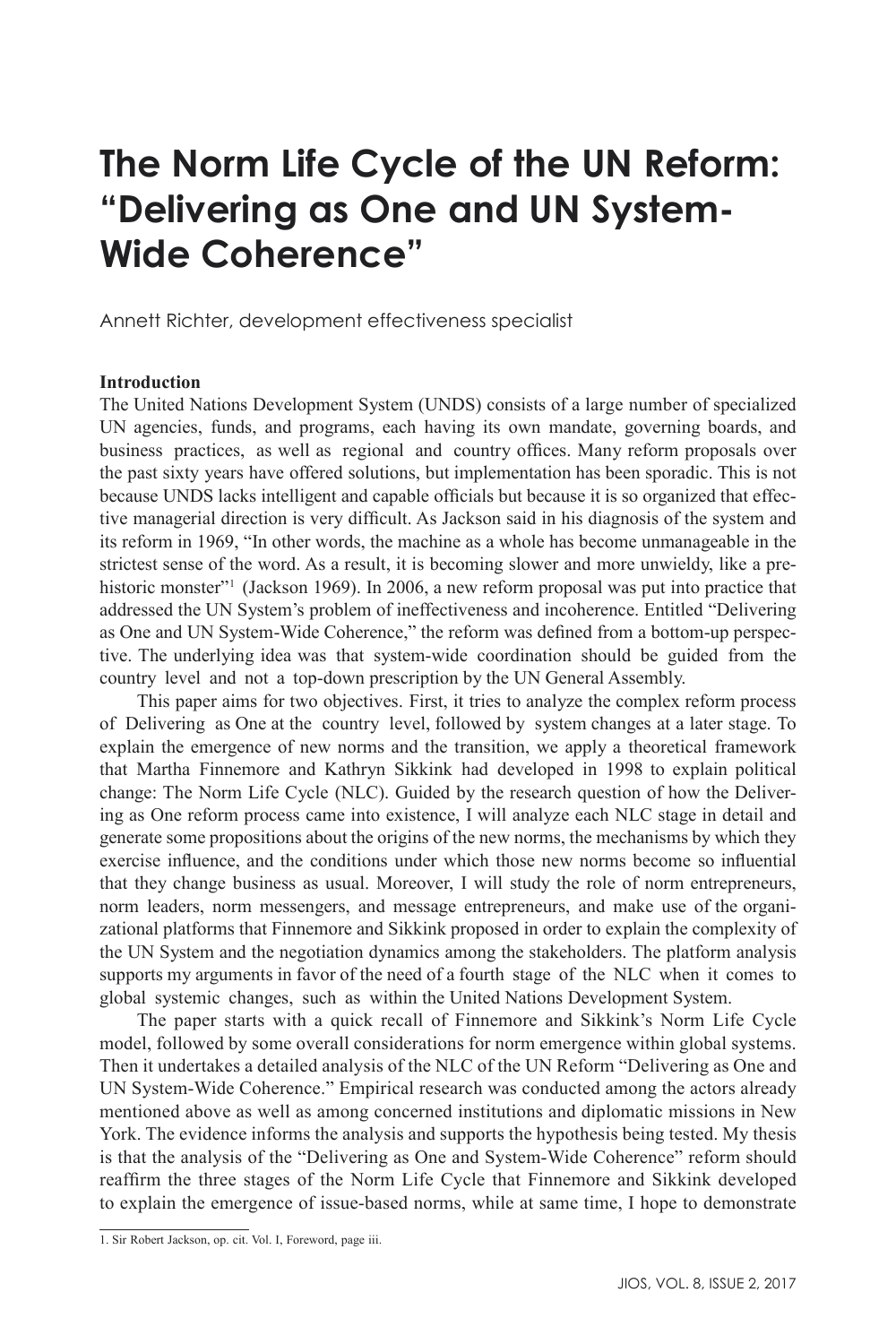that an additional stage is required before norm shifts get internalized in global systems. Thus, the second and even more ambitious objective of this paper is to make the case for a four-stage Norm Life Cycle model and, therefore, stimulate new discussions and empirical research among norm researchers and IR scholars.

# **Finnemore and Sikkink's Norm Life Cycle: An Issue-Based Approach to Explain the Emergence of New Norms**

Finnemore and Sikkink's Norm Life Cycle (1998) is one of the most recognized theoretical frameworks to explain the emergence of new norms and norm shifts. Interested in empirical research on social construction processes and norm influences in international politics, both scholars studied the conditions under which norms influence world politics. Their research is driven by questions such as where do norms come from and how do they change? What are the roles that norms play in political change, both the ways in which norms, themselves, change and the ways in which they change other features of the political landscape? Finnemore and Sikkink propose to understand norm influence as a three-stage process: norm emergence, norm cascade, and internalization.



The Norm Life Cycle according to Finnemore and Sikkink

The first stage, norm emergence, is characterized by persuasion. Norm entrepreneurs, the thinkers and creators of new norms, try to convince a critical mass of states to agree on and implement new norms (norm leaders). The second stage involves broad norm acceptance by those concerned. Norm leaders advocate for and try to socialize other states to become norm followers. The first two stages are divided by a "tipping point," which refers to a critical mass of states or state actors adopting the new norm. The last stage, internalization, is reached when new norms have gained a taken-for-granted status and are no longer subject to debates. While Finnemore and Sikkink make the case that "norm change is characterized by different actors, motives, and mechanisms of influence" (p. 895), they also argue that the "world time-context" may hinder or facilitate norm change (p. 909). World historical events, such as the end of Cold War or the 2008 financial and economic crisis, as well as Global Summits, such as the 2000 World Summit that led to the adoption of the Millennium Development Goals (MDGs), may intensify the search for new ideas and norms. With the increased interconnectedness of today's globalized world, new ideas and norms spread rapidly and create new prospects. Over the past twenty years, the Norm Life Cycle has been used to explain the emergence of international social norms, such as international human rights norms and their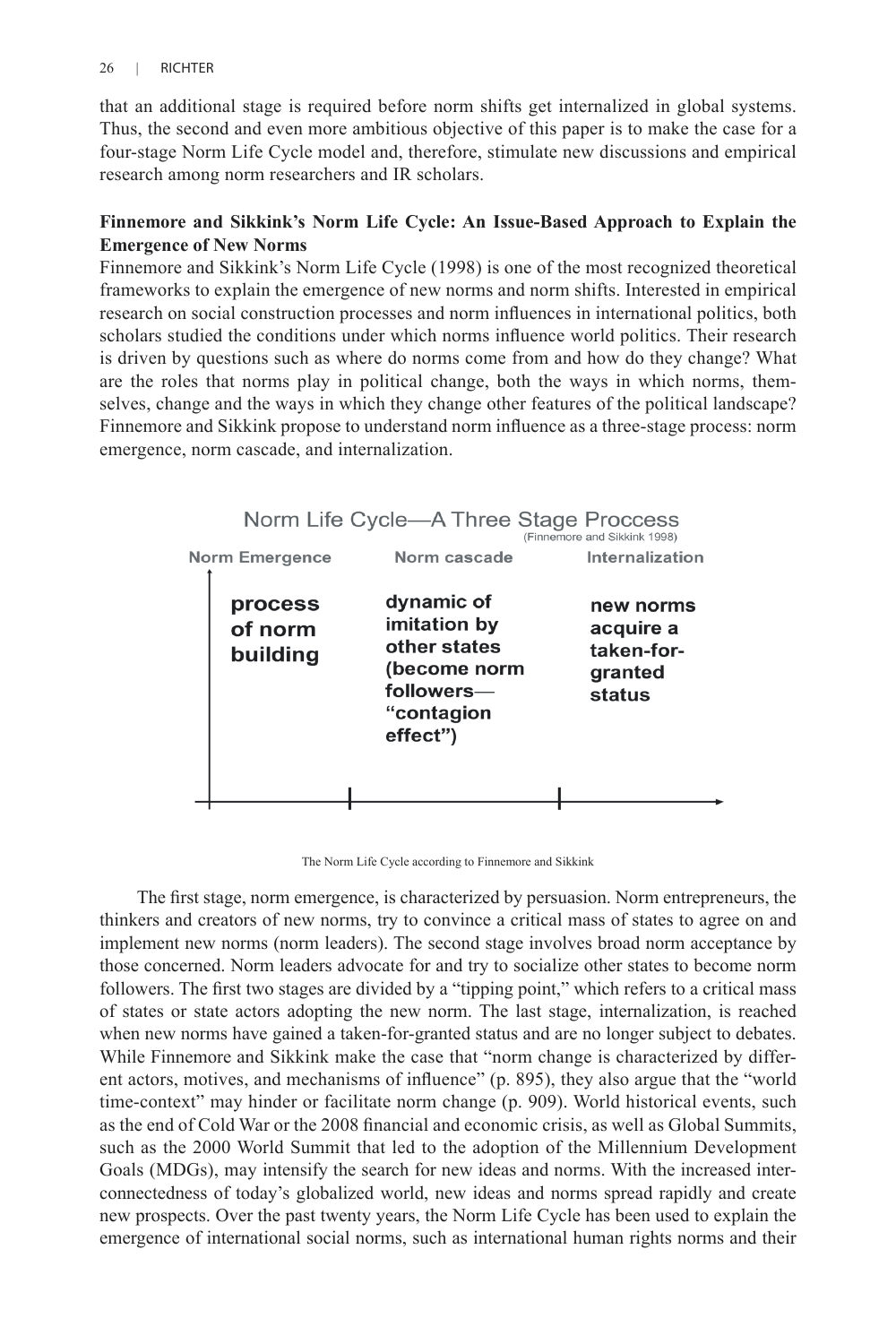integration into domestic practices (Risse, Ropp, and Sikkink 1999), humanitarian intervention (Finnemore 1996), women's rights (Finnemore and Sikkink 1998), and construction of the Millennium Development Goals (MDGs) (Fukuda-Parr and Hulme 2009). What those researchers have in common is their focus on the emergence and development of international social *issue-based* norms. With the International Declaration on Human Rights and the ratification by UN member states of specific human rights conventions, human rights norms became universal standards. The MDGs are a similar case. At the 2000 World Summit, the international community agreed on eight MDGs as global priorities for the next international development cooperation agenda. The MDGs with their well-established targets and indicators became the first evaluable global framework that allowed monitoring and measuring the progress made in the implementation of the new globally established norms at the country and regional level.

## *Norm Emergence within Global Systems*

In addition to issue–based norms there are also organizational norms that emerge or shift within different global settings or time contexts. Organizational norms usually emerge to either improve the effectiveness of activities or those of processes. For example, they can emerge with the intention to coordinate actors of social networks, transnational networks or any other social network setting, and to streamline their activities. Organizational norms may also be institutionalized; they may help organize social behavior and the functions of human agency within an institution. Internal human resource rules are an example, and organizational norms also emerge to improve internal work flow processes. There are two components here: The first sets rules for human behavior while the second aims at improving the effectiveness and efficiency of work processes.

When calls for either norm shift appear, negotiations between the management and the governing boards of such global institutions can become complex. A relevant example is the UN Development System that consists of almost all of the UN specialized agencies, funds and programs. There are currently thirty-one full member organizations and seventeen observer entities that make up the UN Development Group (UNDG). Its mandate is to coordinate  $UNDG$  members' country and regional development activities<sup>2</sup> to ensure coherence among the different UN agencies. Over the past ten years, UNDG has developed and standardized new operational norms, rules, and procedures that help UN Country Teams<sup>3</sup> to cooperate and engage in jointly planned programs and other activities. This norm shift is the result of the UN reform "Delivering as One and System-Wide Coherence" that launched a vast reform of the existing organizational standards at the country and system-wide level in 2006.

Why and how did this reform process come into existence at this time, given the fact that over the past sixty years calls for reforming the UN system were repeatedly placed on the negotiation agenda of the UN General Assembly? Already in the early 1960s, voices raised to point out systemic problems within the UN System, and since then quite a good number of reform proposals4 have been placed on the negotiation agenda of the UN General Assembly. So what is the "Delivering as One and System-Wide Coherence" reform process about? How did this reform process generate new organizational norms? What precisely are these new operational norms, and how were they implemented? Was there a special momentum that facilitated the norm shifts, and who were/are the actors? To answer these questions, I examine the characteristics of each stage of the reform process through the lenses of Finnemore and Sikkink's Norm Life Cycle framework. Special attention will be paid to norm leaders and norm

<sup>2.</sup> UNDG; https://undg.org/home/about-undg/members/.

<sup>3.</sup> A UNCT is constituted by UN agencies present in a given country (sometimes non-resident agencies are also linked to it).

<sup>4.</sup> Jackson Report (1969), Pearson Report (1969), Gardener Report (1975), Brandt Reports (1979, 1983), USA (1978, 1996), Nordic Countries (1991, 1996), The Urquhart and Childer's Proposals (1990, 1001), Stanley Foundation (1991), Ford Foundation (1993, 1995), Scanteam Proposal (2005).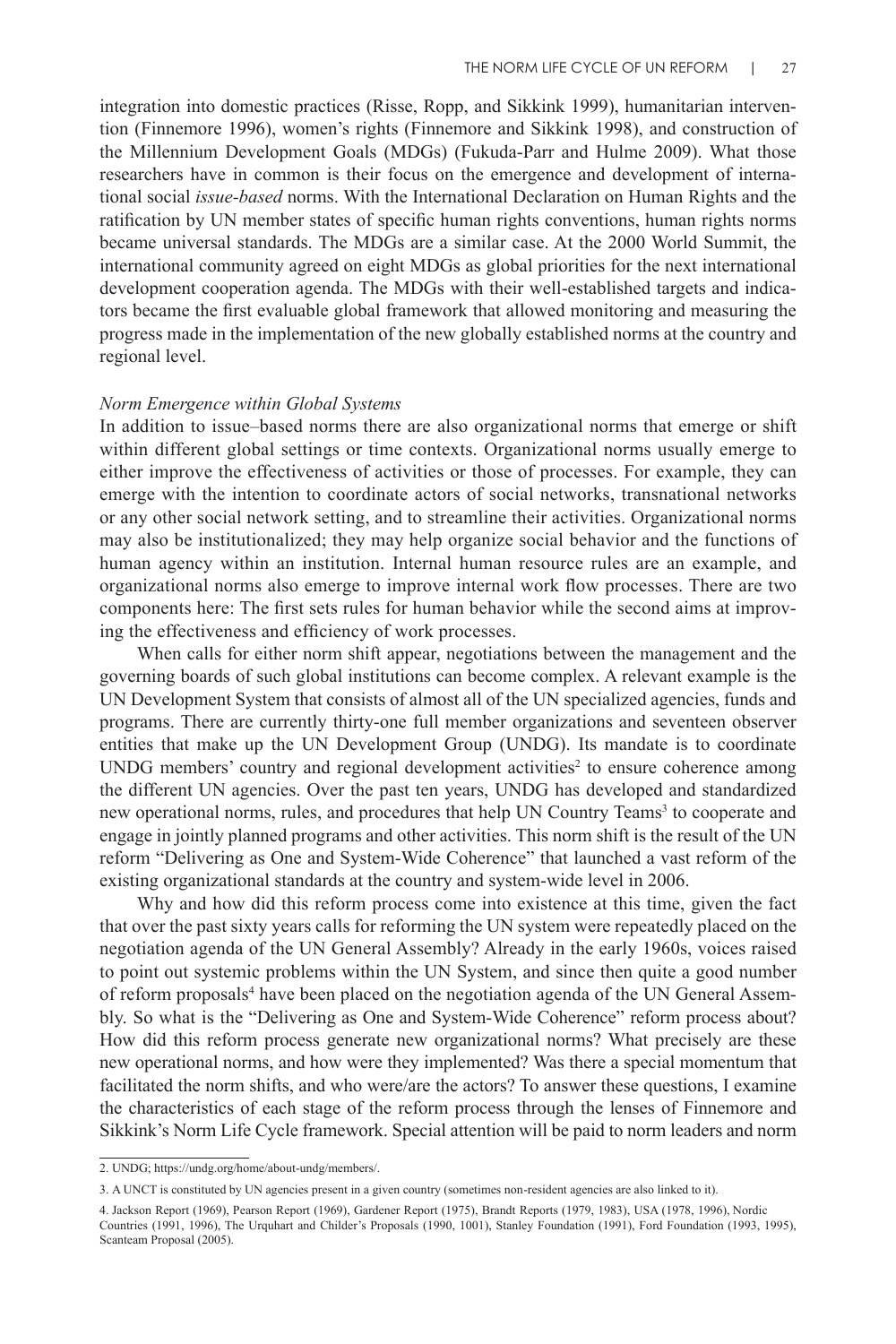entrepreneurs whose activities are supported by norm messengers and message entrepreneurs. While the former are central to the task of promoting the acceptance of specific norms, the latter are those who play a lead role in mobilizing consensus around the new norms (Fukuda-Parr and Hulme 2009).

## **The Norm Life Cycle of the UN Reform "Delivering as One and UN System-Wide Coherence"** *Norm Emergence*

Since the creation of the UN in 1945, the inefficiency and ineffective cooperation among the UN and its specialized agencies, funds, and programs developed into a chronic illness. Due to the increased UN membership of poor and troubled decolonized countries during the 1950s, 1960s, and 1970s, the UN was forced to respond to the development needs of the emerging developing world, starting with what was named as the United Nations' First Development Decade (1960–69). Although the provision of significant amounts of development assistance was clearly not part of the founders' original vision, development policy became increasingly important and led to the creation of new UN bodies and funds and programs. In addition, the Cold War's bloc politics led to the creation of parallel mechanisms or additional bodies and left the UN system with many entities including bodies within the Secretariat, regional entities, research organizations, and numerous specialized agencies, funds, and programs. While some shared an interest in working together, others preferred to operate independently. This often resulted in competition for human and financial resources and strategic influence among the member states. Moreover, the uncoordinated diversity of member states' own strategic agendas hampered the coordination among the UN agencies' governing boards and effective implementation of the agreed upon development objectives at the country level. A good number of diverse reform proposals from experts, governments, and civil society<sup>5</sup> have been discussed over time, but no detailed consensus was found on what exactly was to be done and how to make it happen. This situation remained until the breakthrough of the "Delivering as One and UN System-Wide Coherence" reform in 2006. What drew the UN membership to accept this reform proposal and what dynamics emerged out of it?

According to Finnemore and Sikkink, "change is characterized by different actors, motives, and mechanisms of influence" (p. 895) as well as world time-context (p. 909). The actors, Finnemore and Sikkink call them norm entrepreneurs, may play different roles according to the underlying dynamics of the three NLC stages. For the first stage "norm emergence," both argue that the characteristic mechanism is persuasion by norm entrepreneurs. Norm entrepreneurs try to convince a critical mass of countries (they call them "norm leaders") to adopt and implement new norms. Yet, new norms do not appear suddenly but over a period of time. The norm building process itself is nourished by human agency, occurring changes or events that favor the norm building process. Norms are developed by agents (norm entrepreneurs) who envision the need for change and appropriate and desirable behavior accordingly. These norm entrepreneurs are critical for the norm emergence stage, because they point public attention to issues, use strong language to name concrete problems, interpret and analyze these problems, and advocate for change. Finnemore and Sikkink make reference to social movement theorists and argue that the construction of cognitive frames is an essential component for norm entrepreneurs' political strategies (they call it the process of "framing"). Norm entrepreneurs are successful when the "new frames are understood by a broader public and adopted as new ways of talking about and understanding issues" (p. 897). Hereby they balance their advocacy between appropriateness and interest for change. A changing political environment may challenge the existing logic of appropriateness, which over time becomes "inappropriate." Proposals for new frames and new norms become an alternative; their appropriateness starts competing with existing norms and a broad range of underlying interest.

<sup>5.</sup> Jackson Report (1969), Pearson Report (1969), Gardener Report (1975), Brandt Reports (1979, 1983), USA (1978, 1996), Nordic Countries (1991, 1996), The Urquhart and Childer's Proposals (1990, 1001), Stanley Foundation (1991), Ford Foundation (1993, 1995), Scanteam Proposal (2005).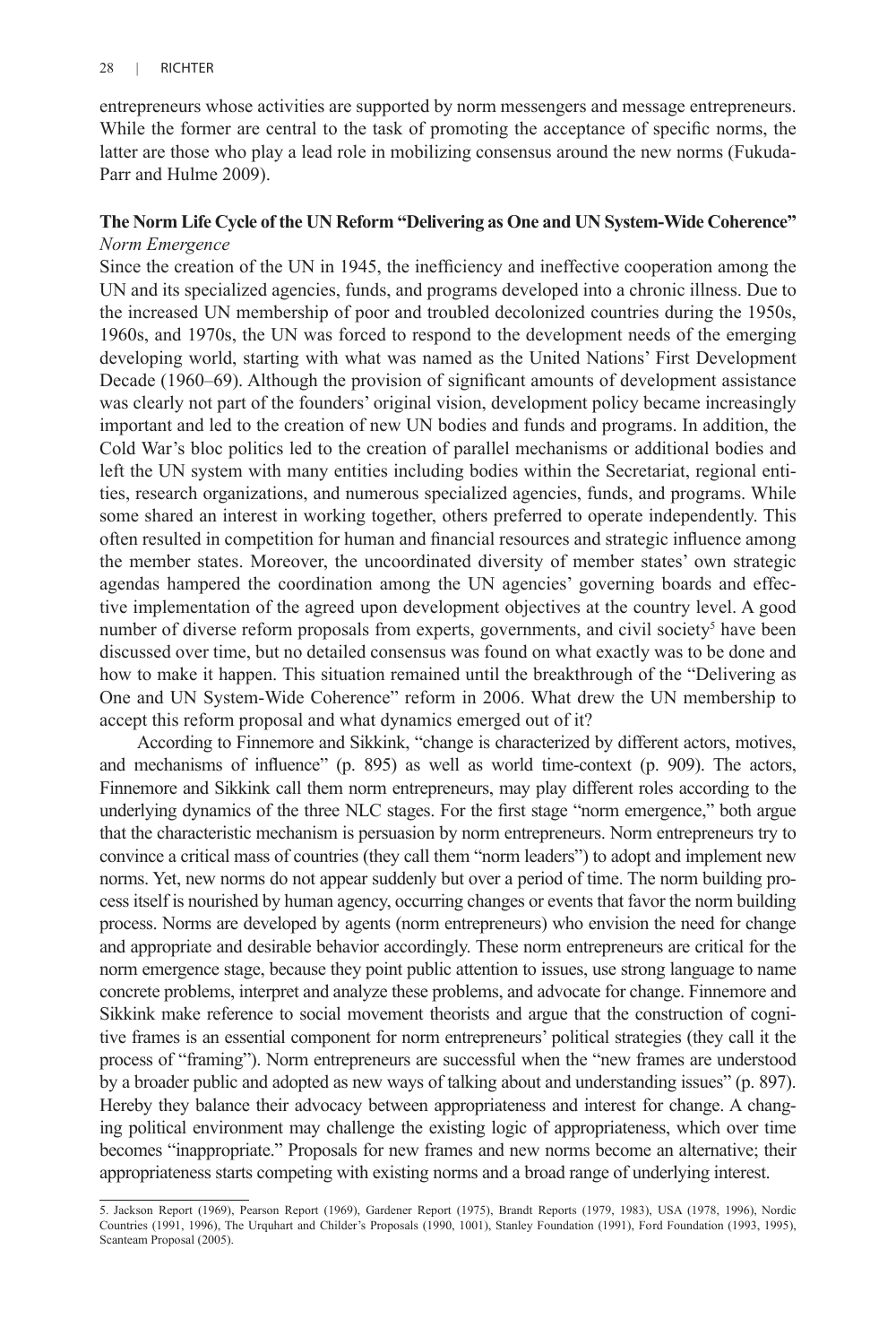The changing political environment made the reform of the UN system become an emergency. The collapse of the Communist system and emerging conflicts as a consequence paralyzed the functioning and working mechanism of the UN agencies, which had adapted over the past decades to the two-block context. Because of the lack of balance within the international system and political disorientation, the agencies, funds, and programs were left without clear guidance by their member states. The duplication of program activities during the Cold War became a major hindrance for UN agencies, which, on the one hand, had to respond to a vast increase in demand for services due to the increased number of conflicts during the immediate post–Cold War period, while on the other hand, they suddenly found each other competing for resources. Because of their independent mandates and lack of political leadership by their member states, the agencies engaged in strong political lobbying among their own member states to win over other UN agencies to the implementation of their programs in their member states. This competition, orchestrated from the agencies' headquarters, was largely played out at the country level. The representatives of the agencies, funds, and programs, once nominated and having presented their credentials to the government for accreditation, had a direct link to line and sectoral ministries. With no interest for cooperation with their "sister agencies," the country representatives presented their programs, often especially developed for a particular country, as well as the budget they would put into it, to negotiate directly with government representatives the signature of and the implementation of their programs.

At the same time, each of the country offices begged funding from agencies, and in particular, bilateral donor missions that operated in developing countries based on bilateral development aid agreements. When funding was made available to UN agencies by the donating Western countries, UN agencies had to consider and incorporate the donors' strategic funding priorities into their program activities. Based on political interest, development funding was, and still is, discussed and approved by the donor countries' parliaments before being promoted by their ministers of foreign affairs among developing countries. The diverse political priorities of a large number of donor countries was not only a headache for the government but also supported the competition, and even political and programmatic division among the UN agencies (horizontal), which translated into headquarters' political and strategic program development (vertical). Because UN programs were supply-driven rather than demand-driven and could not meet the expectations of the developing countries, they were more and more seen as ineffective, inefficient, and not relevant. Moreover, their competition for donor funding decreased their independence and effective program implementation. The situation looked different from the perspective of developing countries. Because of their lack of political authority and institutional capacity, these governments were unable to handle the competing interests of donors and multiple UN agencies and their vast programs at the same time. This coordination challenge put an additional burden on developing countries' shoulders.

Empirical research has shown that only for environmental issues, twenty UN entities had a stake in the area of fresh water, eleven in the area of marine coastal environment/ocean/flood, ten in climate activities, five in air pollution, six in energy, eleven in biodiversity, two in chemistry, eighteen in desertification, fourteen in urban and rural land use, eight in early warning (e.g., tsunamis), five in small island states, five in environmental law, five in environmental education, and thirteen in environmental emergency issues (Richter 2007). Imagining the burden for governments when handling requests from seventeen specialized agencies and related organizations, fourteen funds and program, seventeen departments and offices of the UN Secretariat, five regional commissions, five research and training institutes, and a plethora of regional and country level structures, although not operating equally at country level at one time.<sup>6</sup>

There is no wonder that developed and developing countries raised their voices and called for reforms to make the UN system more effective. Money was wasted in excessive admin-

<sup>6.</sup> Report of the Secretary-General's High-Level Panel "Delivering as One." New York: United Nations, 2006, 15.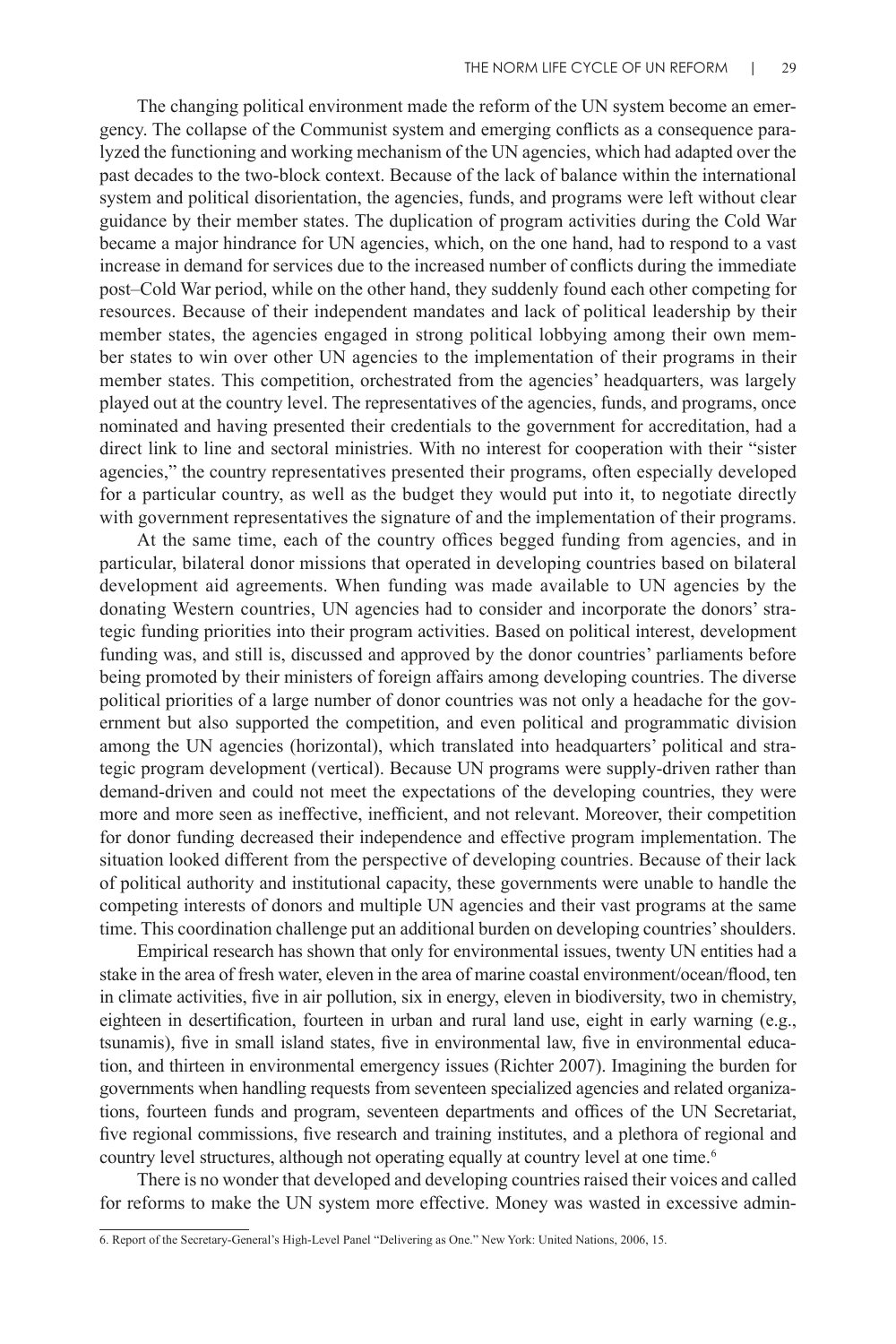istrative costs due to the duplication of activities and fragmented country program delivery, and developing countries called for higher responsiveness to country needs (demand-driven), more effective program delivery, and decrease of the coordination burden for their own government administration. This call was backed by the agreements reached from the preceding aid effectiveness negotiations. With the 2003 Rome Declaration, countries both developed and developing acknowledged the need for aid transparency and collaboration. The 2005 Paris Declaration went beyond and fixed aid cooperation commitments around five principles: ownership, alignment, harmonization, managing for results, and mutual accountability. Reforming the UN development cooperation system simply followed what the Finnemore and Sikkink called the logic of appropriateness.

When taking office in 1997, Kofi Annan responded to the UN memberships' call for bold structural and managerial reforms to modernize the UN working methods and rationalize efforts, capacities, and funding. In Annan's report "Renewing the United Nations: A Programme for Reform" (1997), he revealed a new vision for reform with more effective management of the UN Secretariat, funds, and programs, and a new leadership and management structure.

What is most striking is the emphasis on coherence of operational activities at the country level. Under article 49 and 50 of the report, and entitled "Acting as One at the Country-Level," Annan spells out that "(a) all too often, the separate United Nations entities involved in these activities pursue their activities separately, without regard to or benefiting from one another's presence. The greater unity of purpose and coherence in performance that these strategic management initiatives accomplished at headquarters level must also be reflected in the field." Moreover, next to the UNDG, which was established in 1997 in New York and comprised four founding New York-based ExCom Agencies UNDP, UNFPA, UNICEF, and WFP (they had agreed to common country planning methods to jointly support the government and other partners to develop their own country programs), the secretary-general asked the remaining specialized agencies, funds, and programs to establish similar consultative and collaborative arrangements at the country level to provide the government with a coherent overview of the programs being performed by the various agencies in their own countries. To this end, the "country-level assistance provided by each United Nations programme and fund should be integrated into a single United Nations Development Assistance Framework" (UNDAF).

In addition, the secretary-general proposed that all UN agencies with field missions operate in common premises, which he called the "UN House." "In countries where there is a Resident Coordinator, all funds and programmes as well as United Nations Information Centres should become part of a single United Nations office under the leadership of the Resident Coordinator." This was an attempt to reduce administrative costs by means of costsharing. Annan's intention was multi-fold. On the one hand, he tried to push the agencies for stronger collaboration and transparency in program implementation while at the same time streamlining their planning efforts into one single program framework, the UNDAF, would help make duplications visible during the planning phase. On the other hand, he was also aware of the distinctiveness and specific focus of the work of each agency, which, if wisely used could be turned into complementarity rather than competition. In this vein, he recommended to retain the UN agencies specific mandates but invited member countries of the four ExCom agencies to explore ways of "facilitating more integrated oversight by, for example, convening joint committees and/or consecutive meetings of their respective Executive Boards." The idea behind was that "joint planning exercises" of these four agencies" would require the delegates (members of UN permanent missions in New York) to sit in the four executive boards at the same time. This would enable them to develop the same level of understanding and get a broader overview of the complexity of country planning mechanisms and execution of programs, and, thus, decrease counterproductive decisionmaking by member states.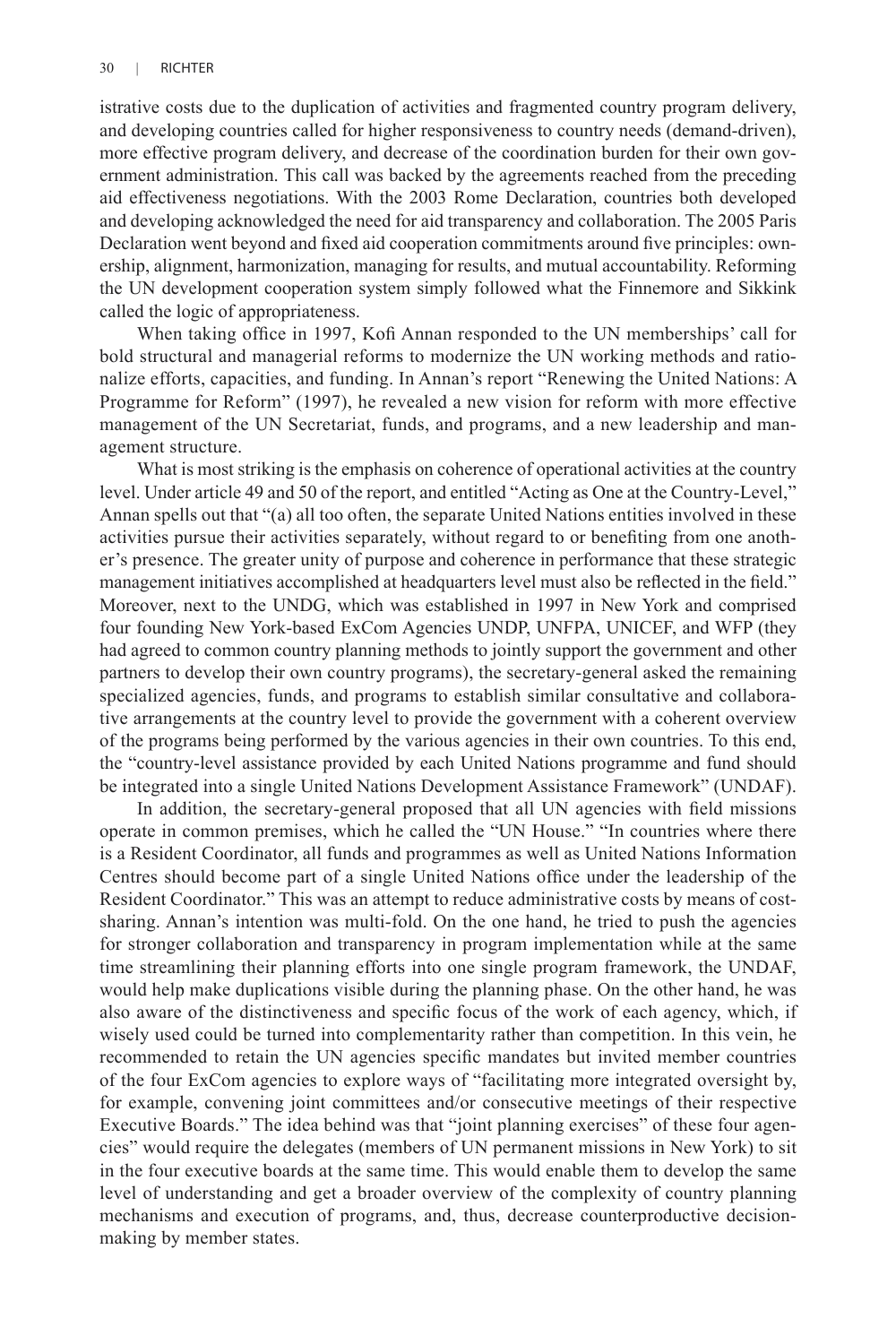The establishment of the UNDAF in nearly each country can be considered one of the key results of Annan's reform agenda on operational activities at the country level. A second achievement is the establishment of the "Triennial Comprehensive Policy Review of Operational Activities for Development of the UN System" (TCPR)—now quadriennial. Designed as a policy control tool for ECOSOC, every four years it brings UN member states and the UN agencies, funds, and programs together to take stock on progress made and to review the policies and strategic programs from a global perspective. The three years interval was initially considered as an appropriate period that would enable all participants to detect problems and correct them in time, preventing shortfalls and unnecessary loss in funds. After several iterations, it was decided to implement it every four years. For the first time, a direct reporting line was established between the country and global level. The entrepreneurial vision for a more effective UN system was successfully put in practice by Annan and the UN Secretariat, which laid the foundation for a more substantive reform process in the years to come.

Besides bilateral negotiations with donor and aid recipient countries, as well as UN agencies' headquarters, Annan and the UN Secretariat used the UN General Assembly as an organizational platform (Finnemore and Sikkink, 899/900) to advocate for these new organizational frameworks, UNDAF and the TCPR, because the majority of the UNGA membership is needed to approve norm shift. Yet, even though the UNDAF brought more transparency to the country programing process, it did not prevent the different agencies from backing donors and competing for funding. It did not stimulate the various country offices to collaborate and work together to save costs or make program delivery more effective. Each country office continued negotiating its part directly with the government counterpart without searching for synergies that could have benefited two or more agencies and the government. Unsatisfied, the UN member states again placed the effectiveness problem on the top of the negotiation agenda. The G77, the Non-Alighted Movement (NAM), and the EU started exhaustive negotiations on the different issues subject to reform.

Overall, the main concern for developing countries was that the reform agenda would be used by donor countries to divert the regular budget funds reserved for development to other ends, such as peace and security. Their main interest was to ensure that resources would be applied in an equitable way. Both the G77 and NAM strongly opposed proposals that could be understood as imposing conditionality on aid, for example human rights and gender, which in the eyes of the developing countries represented a "double standard" by donor countries and which they considered issues that donor countries often pursue more vigorously in developing countries than at home (Freiesleben 2006).

Developed countries on the other hand, especially the EU, rejected these indictments and the division of conditionality on aid. They rather argued that voluntary funding finances development. Indeed, developing countries are the principal receivers of large amounts of financial aid via voluntary contributions, which often surpassed the UN and its agencies' regular budgets. Nevertheless, developing countries in general considered voluntary contributions as funds that developed countries spent according to their own priorities (supplydriven) rather than to those of the developing countries (demand-driven). The north-south mistrust was at its peak with the south believing northern countries would like to take control over country-level activities, which was the reason why the G77 negotiated toward a broader "package decision" and not each issue one by one.

Discrepancies and disagreements also occurred among the countries belonging to the G77 and NAM—mainly between larger and smaller or medium-sized countries. While the former pursued a broader UN development agenda with centralized decision-making on development issues in the General Assembly, the latter was focusing on how to improve and streamline the burdensome services of UN agencies at the country level. Smaller, aid-dependent countries complained about the demanding and incoherent procedures when dealing with thirty to forty agencies at a time; larger countries, less dependent on aid, focused on using their resources to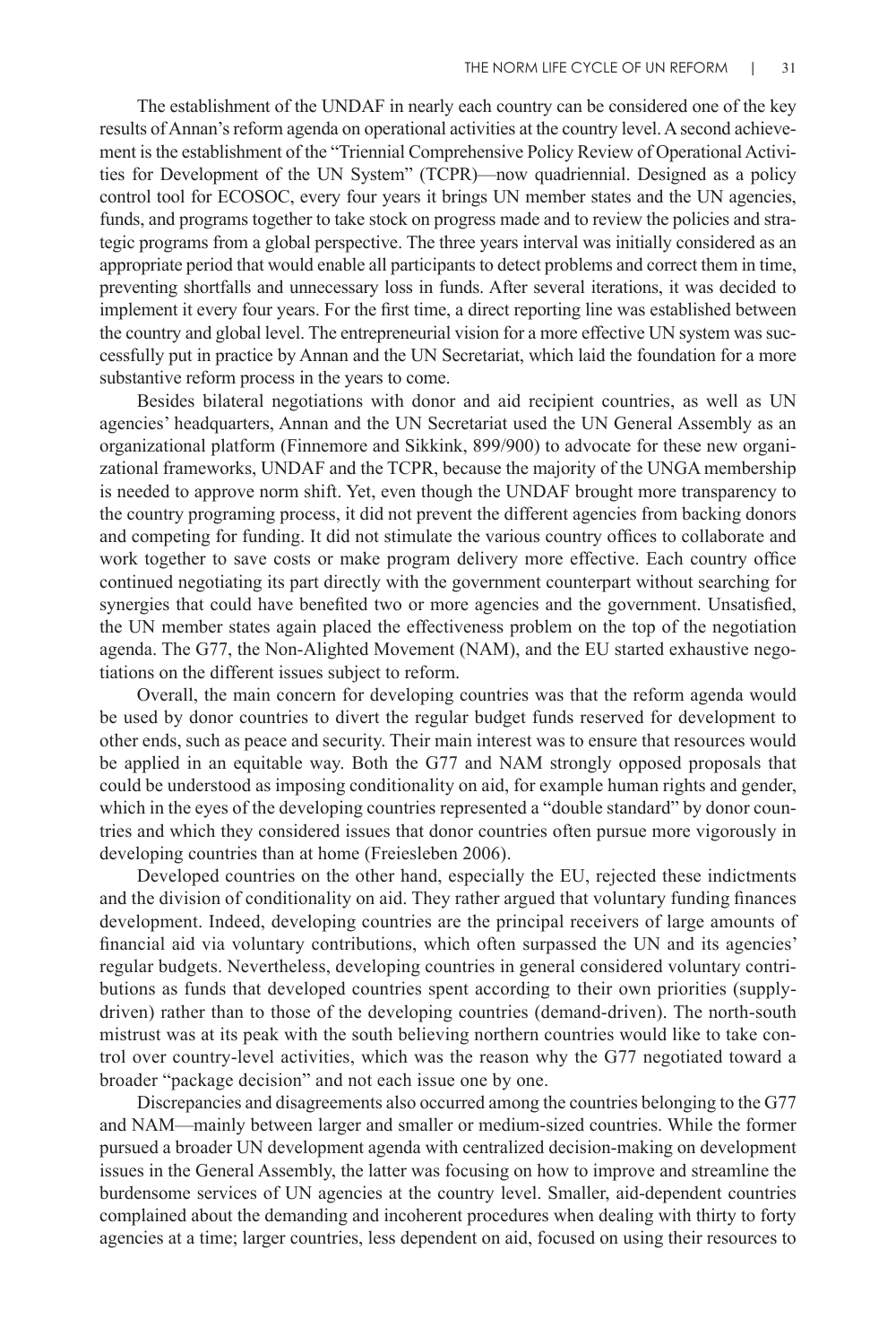benefit as much as possible from the fragmentation of the UN system. Despite the different interests and viewpoints, the UN member states reached consensus and signed the World Summit Outcome Document (A/RES/60/1) in September 2005 that was to strengthen the overall reform efforts of the UN. They called for UN system-wide coherence (A/RES/60/1, para 168) and invited the secretary-general "to launch work to further strengthen the management and coordination of the United Nations operational activities so that they can make an even more effective contribution to the achievements of the internationally agreed development goals, including proposals for consideration by Member States for more tightly managed entities in the fields of development, humanitarian assistance and the environment."

### *Norm Entrepreneurs*

At this point, a new norm entrepreneurship initiative started. In response to the request of member states, Annan appointed eminent personalities and experts to serve the "High-level Panel on System-wide Coherence in the Areas of Development, Humanitarian Assistance and the Environment." Learning from past experience, the responsibility for the norm creation and norm entrepreneurship was "outsourced" to prominent people with different professional backgrounds (three co-chairs, ten development experts and two ex-oficio: UNDP and IFAD) and from different countries and regions. The choice of the norm entrepreneurs was informed by two struggles of balance. First of all, a balanced regional presentation was critical to make sure that each region created a sense of belonging and ownership over the process.

The experts' role was to provide specific technical input, share experience from the past, and raise awareness of the special circumstances and needs of their regions. However, the choice of the co-chairs was not only guided by regional representation but also by political purpose. With Prime Minister of Pakistan Shaukat Aziz representing the Asian region, Prime Minister of Mozambique Luísa Dias Diogo the African regions' interests, and Prime Minister of Norway Jens Stoltenberg the donor community, the opposing political interests of the different regional groups within the UN membership were fully included and considered at the highest level of the panel. The fact that the most controversial opinions were included in the panel discussions obliged the panel members to find a compromise; at the same time it avoided the risk of blocked negotiations by those who had felt left out.

Co-Chair and former Prime Minister of Mozambique Mrs Luísa Dias Diogo, for example, held meetings with three groups present at the UN General Assembly level: African Group, the G77, and the SADC. During an interview, she said,

So, one of the things I did was to meet Africa; show my face to Africa. It was not an easy decision. My representatives in New York said "Madam Prime Minister, how are you going to face the Africa Group as a Co-Chair?" "Lets go, I have to listen to them rather now than later." Fix it now! And I knew that not all the demands are the demands that you make. But at least I would know that I am representing their voice in their minds; and I went to the Group of 77.

During the interview, Diogo pointed to extremely controversial opinions on how to reform the UN system. Advocated by Gordon Brown, a couple of panel chairs shared the idea of merging all institutions into one single organization and having only one fund as financing instrument. Brown's logic was simple and guided by the quest for effective management. Countries would have only one interlocutor to deal with and money would be spent in a more transparent way. Yet, Diogo underlined UN agencies' mandates and the programs they tailor to a specific country: "When one knows the mandate, one analyzes the country the country can say what it wants, and joint discussion follow to define a program in a country, and from there you put the money. You put the expertise, you put the know-how, or if you don't have, you go to the world and you get the know-how. This is the way how the United Nations works. They have the network of knowledge, they organize the knowledge, bring the money and they do in the country." UNICEF's work on children is programed under an emergency perspective,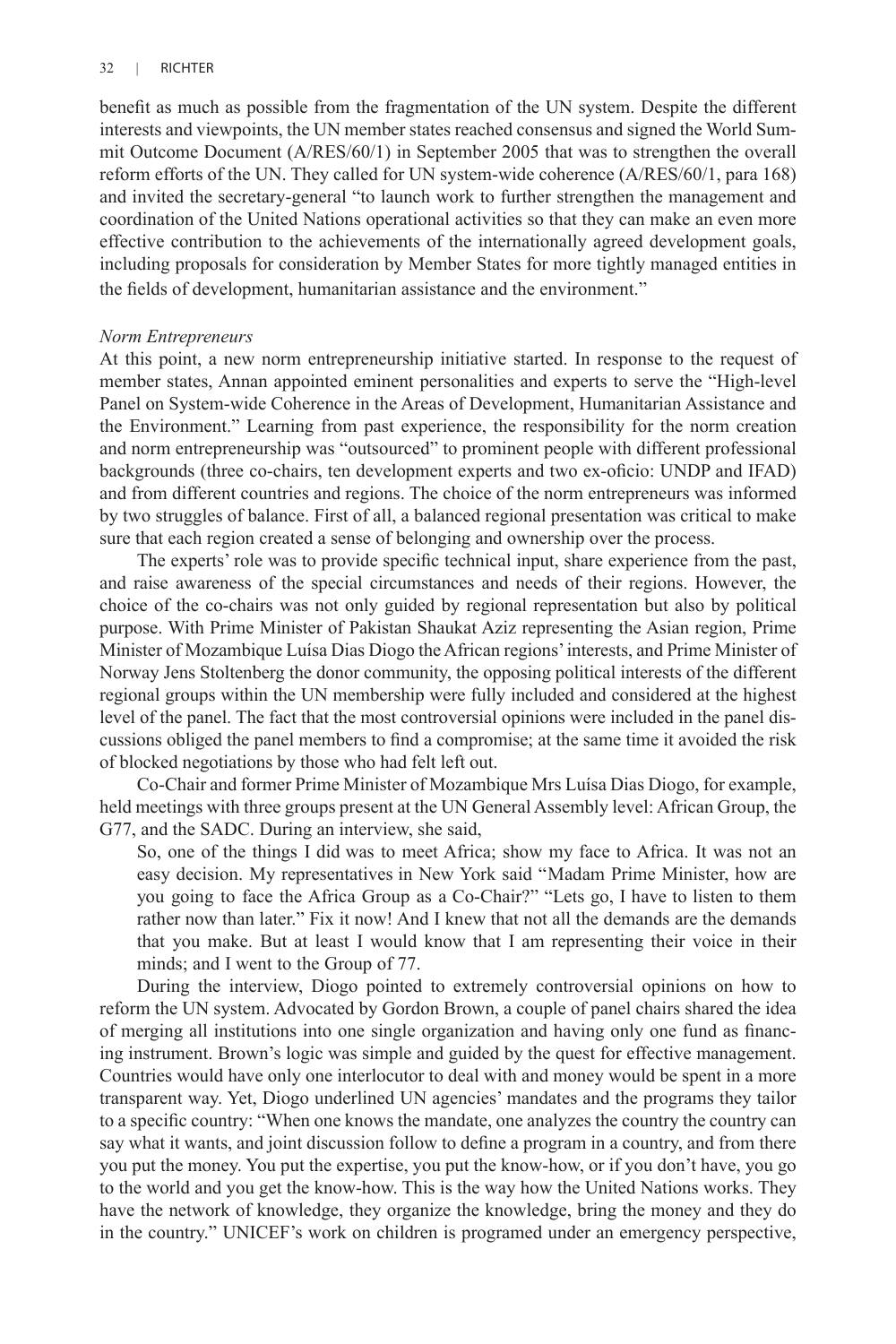while UNFPA focuses on the development and well-being of populations from a different angle. Both approaches are valid and well-received by benefiting countries.

The panel defined its work from Terms of References they had received from Annan and started a broad consultation process that included not just issue-based consultations (environment, humanitarian assistance, gender). They also met with the executive heads of Rome- and Geneva-based agencies, UNESCO, and major financial institutions. Meetings with countrylevel practitioners were organized to study business practices, the funding system, and the resident coordinator system. Regional consultations, including Regional Economic Commissions, as well as consultations with the civil society and the private sector were organized to cover the complexity of the UN System's work and that of partners involved.

Despite the controversial approaches at the beginning, the members of the High-Level Committee reached consensus and submitted an outcome document entitled "Report of the Secretary-General's High-Level Panel on System-Wide Coherence: 'Delivering as One'" (2006). In that report, the panel provided "a framework for a unified and coherent UN structure at the country level [. . .] matched by more coherent governance, funding, and management arrangements at the centre" and laid out steps on how to implement a fundamental restructuring of the organization. "Delivering as One" and the systemic fragmentation is the central theme of the report. Its recommendations focus change "in the way the UN operates at headquarters, regional, and country level" and places center stage "performance, efficiency, accountability, results within the UN system, and the enhanced role and voice of developing countries." To this end, the panel recommended, among others, the establishment of the ONE UN with new organizational norms and principles such as One Programme, One Budget One Leader, and One Office (where appropriate).

The One Programme is the unique program document that UN agencies, funds, and programs plan together against the development priorities defined in the national development plan. In contrast to the UNDAF under which all UN agencies, funds, and programs indicate the kind of assistance they provide to the government, the One Programme brings all members of the Country Team together under one nationally owned strategy that draws on the full range of UN expertise. Under the leadership of the UN resident coordinator, the UN Country Team plans together to create a set of strategic results based on national priorities, including the internationally agreed development goals, such as the MDGs. In addition, the programing is underpinned by integrated policy positions and services, and real-time monitoring through joint work plans and joint evaluation plans. The outcomes are listed as measurable with costed outputs resulting from UN support to national partners.

Under the One Budget, the UN Country Teams agree on cost results and present it in one financial framework. In other words, the One Budget shows each agency's planned financial input together with the funding source. Unfunded results are also identified and open for fundraising or extra-budgetary contributions. Each participating UN agency identifies the resources it expects to provide—whether in-kind or monetary—subject to funds being available. At the end of the year, agencies and government departments provide information on progress made against the planned results and actual expenditures to give governments a clear picture of UN support. Under the One Leader concept, the resident coordinator is expected to provide strategic leadership throughout the development programing process. While each agency retains authority and accountability over the use of agency resources, they respect the resident coordinator's role and guidance and support to the UN Country Team during program implementation, including mobilizing additional resources. The resident coordinator is held accountable by the government of the results produced by the UN Country Team. The One Office describes the use of common services, common premises, as well as harmonized, simplified, and unified business policies and procedures that help UN Country Team members work together. The purpose of One Office is to increase efficiency, decrease transaction costs and produce savings that in turn can be spent on programmatic development work. By physically and functionally bringing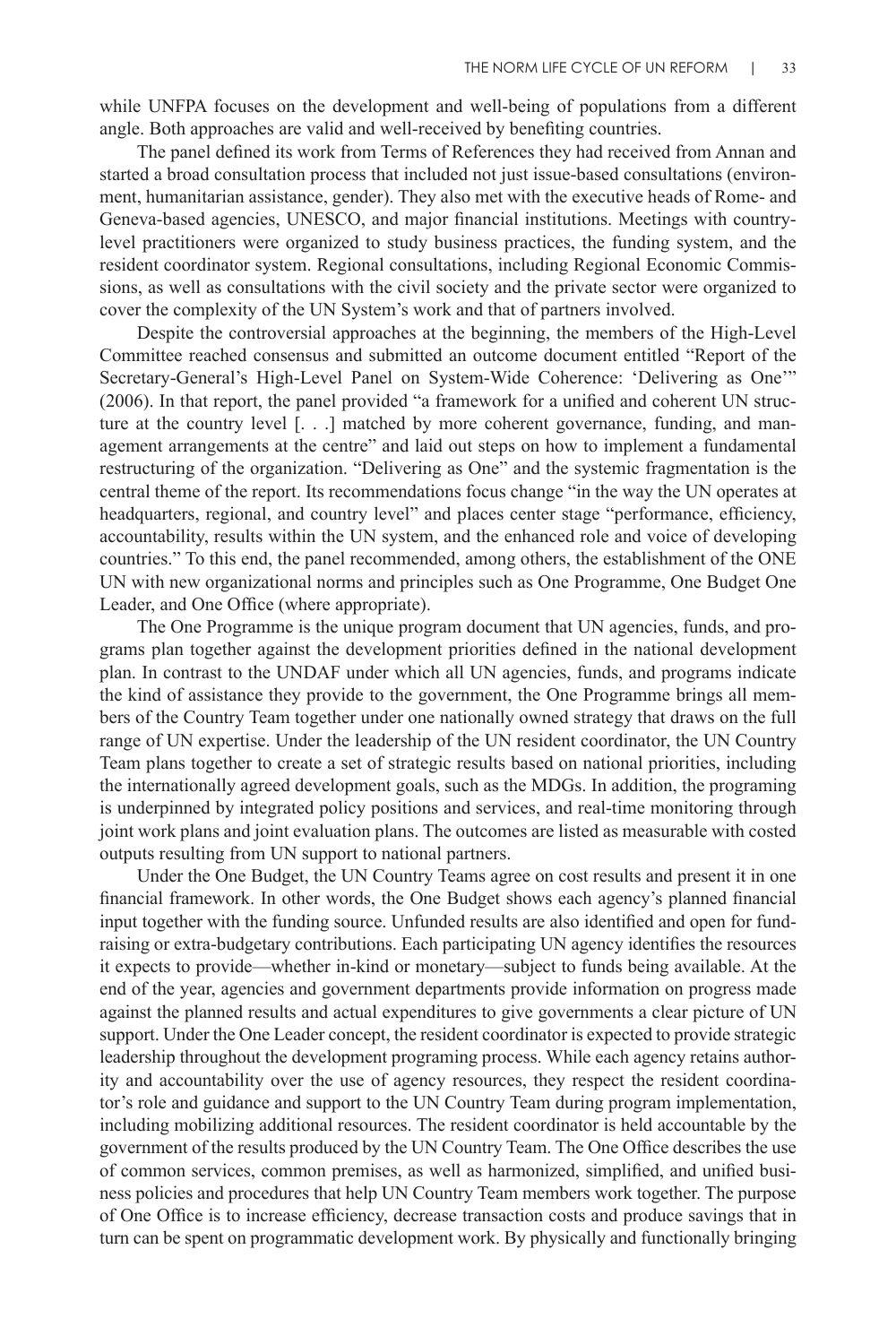everyone together, the One Office is supposed to achieve greater economies of scale, improve collaboration among UN agencies, and present a unified UN image at the country level.

#### *Norm Leaders*

Although the recommendations of the "Delivering as One" High-Level Panel were widely discussed and welcomed by the majority of the UN member countries, no concrete action was taken to start the implementation process. Neither Secretary-General Kofi Annan nor the UN membership engaged in reform activities until the arrival of the newly elected Secretary-General Ban Ki-moon. Four months after the release of the "Delivering as One" report, on 3 April 2007,<sup>7</sup> Ban Ki-moon announced his "broad support" to the recommendations of the High-Level Panel, and restated the panel's focus on the need of "overcoming fragmentation and bringing together the system's many assets." He endorsed the "One UN" project, including the central idea of national ownership, underlined the importance of results-based performance, pointed to the authority and accountability of the resident coordinator, and of the overall coordinating role of the UNDP.

Nevertheless, because there was still a good number of reform skeptical countries that might have blocked the complex negotiations for approval via a UNGA resolution, a more pragmatic solution was found: Use norm leaders. As sovereign countries have the primacy over making decisions on how to govern their own countries, a couple of reform-friendly countries proposed to volunteer and implement the One UN norms and principles. The pilot initiative was supported by reform-interested donors (Canada, the Netherlands, Norway, Spain, and the United Kingdom), which allowed the creation of a special implementation fund, One UN Fund, for each pilot country to finance the transaction costs (Independent Evaluation, Main Report 2012). What we can see here is that the norm entrepreneurs, who promoted the new norms among the members of the UN, are joined by norm leaders, namely those who took on the lead to make the case for the appropriateness of "Delivering as One's" new norms. These characteristics correspond to those described by Finnemore and Sikkink when elaborating on the norm emergence stage: norm entrepreneurs, the thinkers and creators of new norms, socialize and try to convince a critical mass of states to implement new norms (norm leaders).

In January 2007, eight pilot countries<sup>8</sup> started implementing the "Delivering as One" reform (DaO) on a voluntary basis, and almost all started with the One Programme and One Budget. Under the leadership of the resident coordinator (One Leader), all UN agencies (via their representatives in the country) programmed their country activities into the "One Programme" and respective financial resources into "One Budgetary Framework" in line with the jointly identified financial needs of the One Programme. The latter is planned against the development priorities that countries had already fixed in their national strategic development plan—thus both planning documents are structured around the same thematic clusters. This enables governments and donors to understand *which agency* supplies *what* kind of expertise, resources, and financing to support *which* particular thematic cluster. Transparency of the planning process and a clear division of labor among the government, donors, UN agencies, and nongovernmental partners were key factors to bring and keep all stakeholders on board.

## **Norm Cascade**

#### *Norm Followers*

The norm leaders' role is to implement the new norms and make the case for their appropriateness. The implementation process itself is an experiment for which no receipt exists. As the

<sup>7.</sup> A/61/836, 3 April 2007.

<sup>8.</sup> Albania, Cape Verde, Mozambique, Pakistan, Rwanda, Tanzania, Uruguay, and Vietnam. These countries, well advanced with the aid effectiveness agenda [country ownership, harmonization and alignment (country coordination mechanisms), mutual accountability, results], are also representing a regional balance.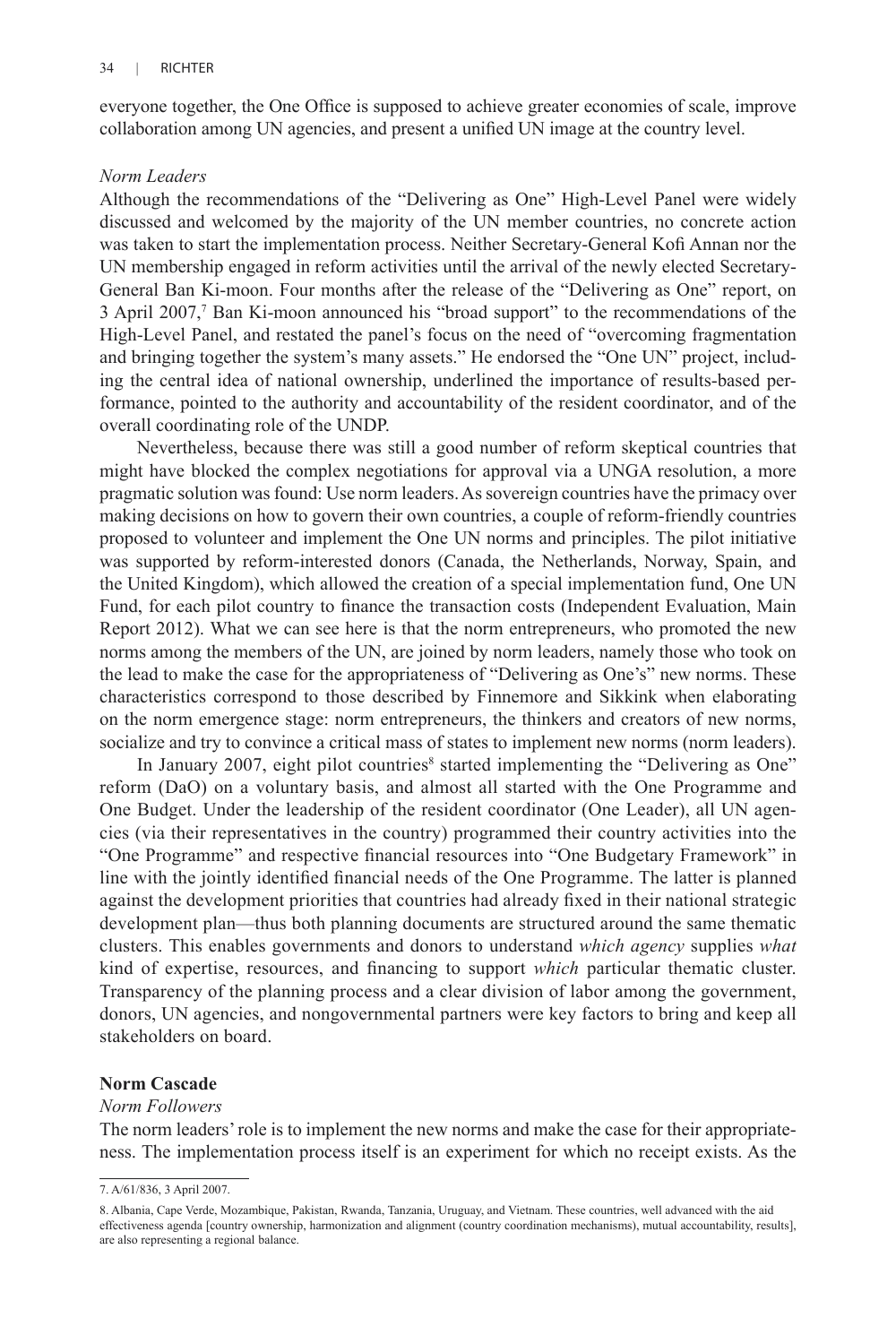country context and development priorities varied from pilot to pilot country, communication and exchange on issues of concern became a crucial factor for successful norm shift. The pilot countries implemented the One UN norms over a period of five years, from 2007 to 2012. Annual High-Level meetings were organized by the governments of the pilot countries to share lessons learned and best practices among the pilots and with other involved or interested stakeholders. Interestingly, the earlier meetings held in Maputo (21–23 May 2008) and Kigali (19–21 October 2009) brought only the governments of the Delivering as One countries together as well as resident coordinators and some representatives of the UN Country Teams. A couple of self-starter countries also joined the Kigali meeting as observers. The following meetings held in Hanoi (16 June 2010), Uruguay (8–10 November 2011) and Tirana (27–29 June 2012) were attended by an increasing variety of stakeholders:

Hanoi: Governments of DaO countries and self-starter countries, resident coordinators and UN Country Teams of DaO countries, and representatives of donor governments.

Uruguay: Representatives of thirty governments, resident coordinators and UN Country Teams of DaO countries, representatives of donor governments, technical experts, and numerous representatives from different multilateral organizations.

Tirana: Representatives of forty countries, including governments of pilots, self-starters, resident coordinators and UN Country Teams of DaO countries and self- starters, countries interested in adopting the DaO approach or learning about it, international donor community, Regional Economic Commissions (RECs), UN senior staff, as well as civil society.

The "Delivering as One" meetings were organized by the pilot countries themselves to which all interested stakeholder groups were invited. This diplomatic "socialization process" convinced new countries (self-starter countries) to adopt and implement the new "One UN" organizational norms; it increased the critical mass of countries implementing the One UN norms up to a point that would make the norm shift process irreversible. This emerging dynamic can be explained by what Finnemore and Sikkink call the "contagion effect": The influence of norm shift becomes more and more important and incites other countries to become norm followers (p. 902). Indeed, already in 2008, one year after the pilot countries decided to implement the One UN principles, a group of self-starter countries engaged in the same change process. Having eight pilot countries was enough to serve as a critical mass that would appeal to other countries. Also, the balanced geographical representation of the pilot countries played in favor of "regional contagion." As of 2016, fifty-four countries put into practice the One UN principles<sup>9</sup> (UNDG 2016).

The implementation of the "Delivering as One" approach in pilot countries was supported by a specific number of donor countries. With the rising number of reform-seeking countries, the donor communities in those self-starters suddenly became concerned as did other program implementation partners, such as the civil society and the private sector. New donor countries joined the original donor group that pushed for and financed the norm shift transition in the pilot countries. The "contagion effect" went in two directions: a) new self-starter countries, and b) drowning donor communities. No wonder that the number of signatories of the final outcome documents increased with each "Delivering as One" High-Level Conference.

A second tipping was reached when both the "Delivering as One" and self-starter countries constituted a critical mass of countries that up-streamed norm shift and influenced the policy frameworks and organizational settings of the region to which they belong. This explains the interest of the Regional Economic Commissions (RECs) in the "Delivering as One" reform process and their attendance at the Tirana High-Level Conference in 2012. Con-

<sup>9.</sup> https://undg.org/wp-content/uploads/2016/05/Delivering-as-One-countries\_May-2016.pdf.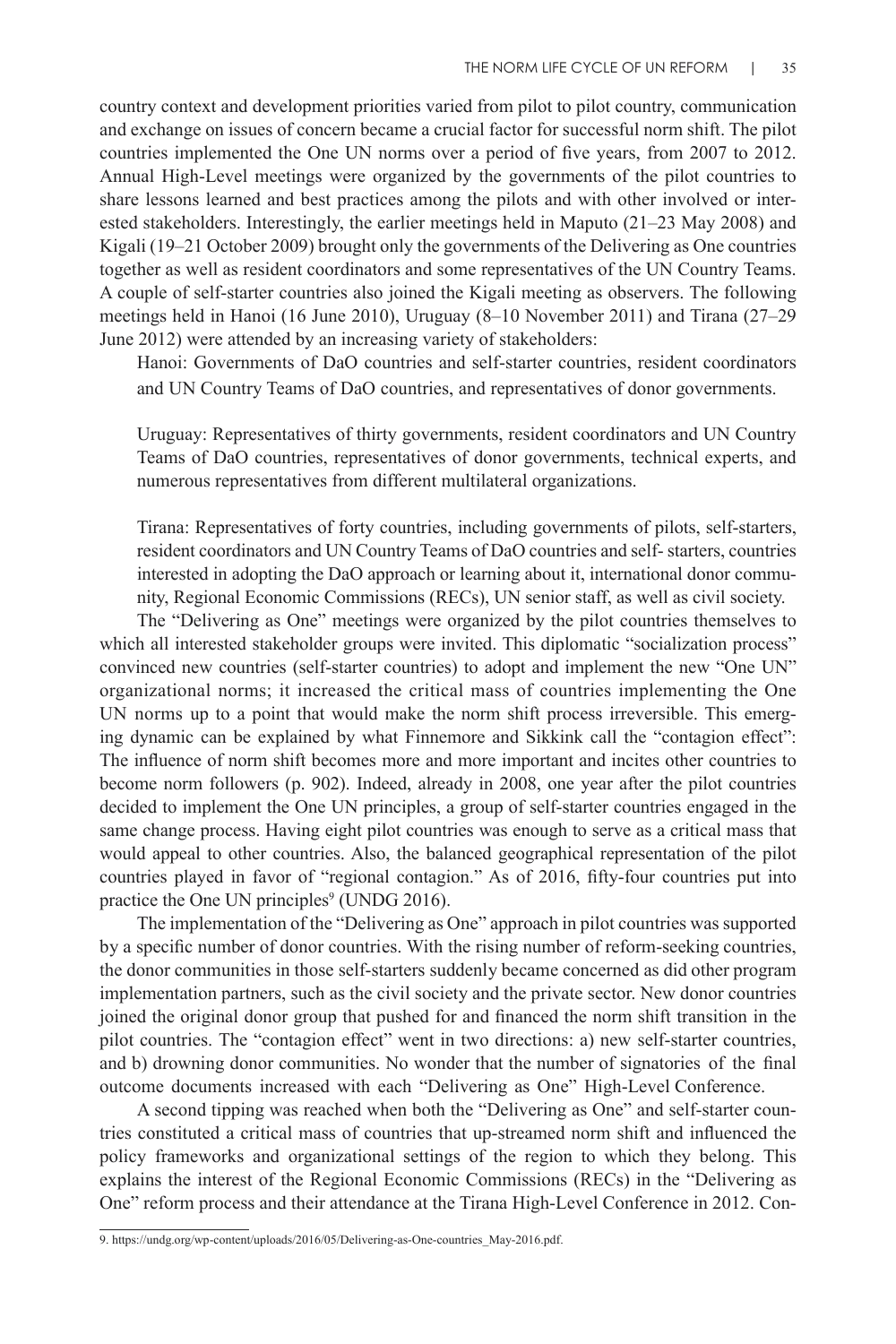vened annually by the RECs, Regional Coordination Mechanisms<sup>10</sup> (RCMs) aim to improve the coordination among the work programs of UN entities and their partners at the regional level. Generally speaking, the overall mandate of the RCMs is to foster inter-agency coordination at the regional level through two main activities: 1) executive-level meetings to interpret and implement policy-level consensus on opportunities for increased regional cooperation, and 2) thematic working groups try to find ways to promote improved regional cooperation on specific operational and programmatic issues.



#### *Norm Messengers and Message Entrepreneurs*

As the number of countries supporting the "Delivering as One" reform grew, and the implementation of the One UN principles went rather smoothly and without any major obstacle, the entire norm shift process at the country level needed to be back-stopped at the global level. The negotiations that preceded the consensus reached on the 2005 World Summit Document were guided by two camps, those who wanted to reduce the galaxy of UN agencies to a single UN development agency with a single UN Fund (advanced by Gordon Brown and followers), and a second camp who pointed to the complexity of human development and the different development context and priorities of each country. The supporter of the latter camp argued that no will for cooperation and coordination in addition to overhauled business practices were the main problem. UN agencies' mandates and specific expertise were regarded as valuable and important to maintain. Undeniably, the "Delivering as One" reform and its One UN norms and principles went in favor of the latter camp. Yet, the real challenge was to convince the UN membership and reach consensus about whether to accept norm shift and the new way of doing business at the country level.

Simultaneous to the High-Level meetings of the "Delivering as One" countries, the members of the UN General Assembly looked very carefully at the stocktaking reports and

<sup>10.</sup> www.un-rcm-europecentralasia.org/home/the-regional-coordination-mechanism.html.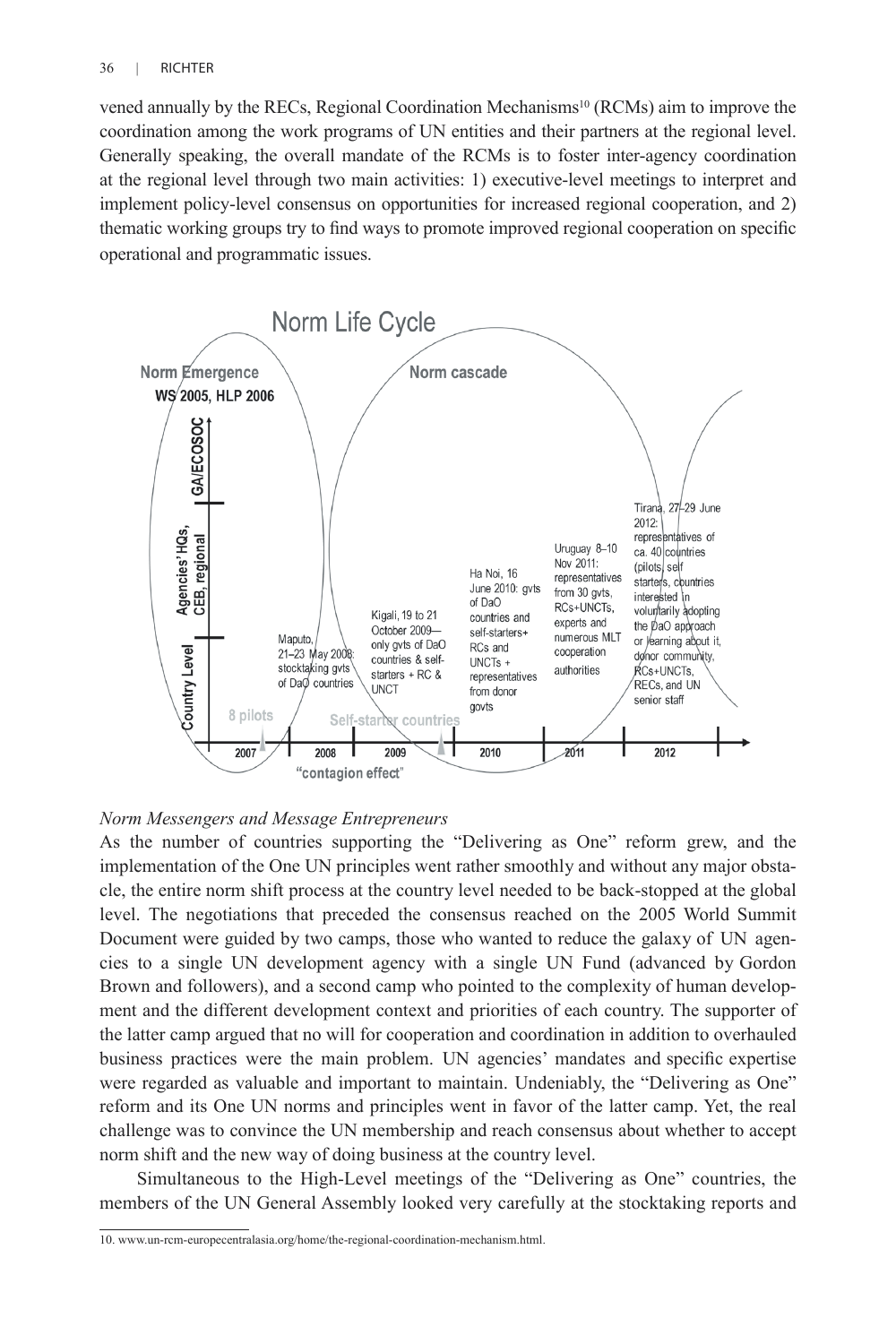outcome documents indicating best practices, lessons learned, and next steps. Several negotiation rounds took place during the period from 2006/7 to 2010/11 with each led by two co-facilitators who were nominated by the president of the General Assembly in agreement with the UN secretary-general. This negotiation technique corresponds to what Sakiko Fukuda-Parr and David Hulme (pp. 4, 8, 14) promote as the concept of "norm messengers." In their paper entitled "International Norm Dynamics and 'The End of Poverty': Understanding Millennium Development Goals (MDGs)," both scholars analyze the Norm Life Cycle of the MDGs and made the case for a third category of group involved in the norm-making process. In contrast to norm entrepreneurs whose task is to create and promote the acceptance of new or specific norms, message entrepreneurs frame the new norms and play a leading role in mobilizing consensus around them (p. 4). Fukuda-Parr and Hulme further demonstrate how message entrepreneurs applied diplomatic skills to promote the MDGs, a selection of a reasonably coherent and concise set of norms, in pursuit of an international agreement by governments and international organizations (p. 8). They were institutionally embedded individuals who were motivated by organizational mandates (p. 14).

It took the UN General Assembly four negotiation rounds, stocktaking, consultation and mobilization round, substantive work round, and decision round, to decide on the various aspects of the "Delivering as One and UN System-Wide Coherence" reform process. Every round had a special objective and working mechanisms and built on the results of the previous round. The stocktaking round was run only over a few weeks. The High-Level Panel's report "Delivering as One and UN System-Wide Coherence" was issued on November 2016. Neither Secretary-General Kofi Annan nor the UN membership engaged in reform activities until the arrival of the newly elected Secretary-General Ban Ki-moon, who publicly announced his support to the recommendations of the High-Level Panel on 3 April 2007. On 25 May 2007, President of the General Assembly Sheikha Haya Rashed Al Khalifa officially announced he had appointed two co-facilitators, Ambassador Hackett of Barbados and Ambassador Hoscheit of Luxembourg, with the objective to begin consultations with member states on the recommendations contained in the report of the High-level Panel on System-Wide Coherence on development, humanitarian assistance, and the environment. It is important to recall that the High-Level Panel made forty-seven recommendations that were organized around eight topics:

- 1. Delivering as One
- 2. Humanitarian
- 3. Environment
- 4. Gender
- 5. Human Rights
- 6. Governance and institutional reform
- 7. Funding
- 8. Business Practices

The co-facilitators immediately found themselves questioning "how to go about with 47 recommendations having only a few weeks left before reporting to the General Assembly?" Informal consultations and briefings with the entire UN membership started immediately. Because many of the issues raised by the High-Level Panel were not new, a stocktaking exercise was launched (a) to identify already existing mandates for specific areas, and b) to establish a route map of feasible short-term, mid-term, and long-term objectives and benchmarks for each component. Human rights for example is a cross-cutting issue and to be considered in each program. A similar situation applies for the environment: There are a large number of environmental treaties, programs, declarations, and outcomes documents. Given this, it was imperative to understand what agreements already existed, in which document they were fixed, and to check if there was a new element that the High-Level Panel had recommended, and if so how to contextualize it? Addressing the complexity of humanitarian assistance was even more challenging as the coordination and collaboration included not only UN agencies but also international NGOs and the private sector.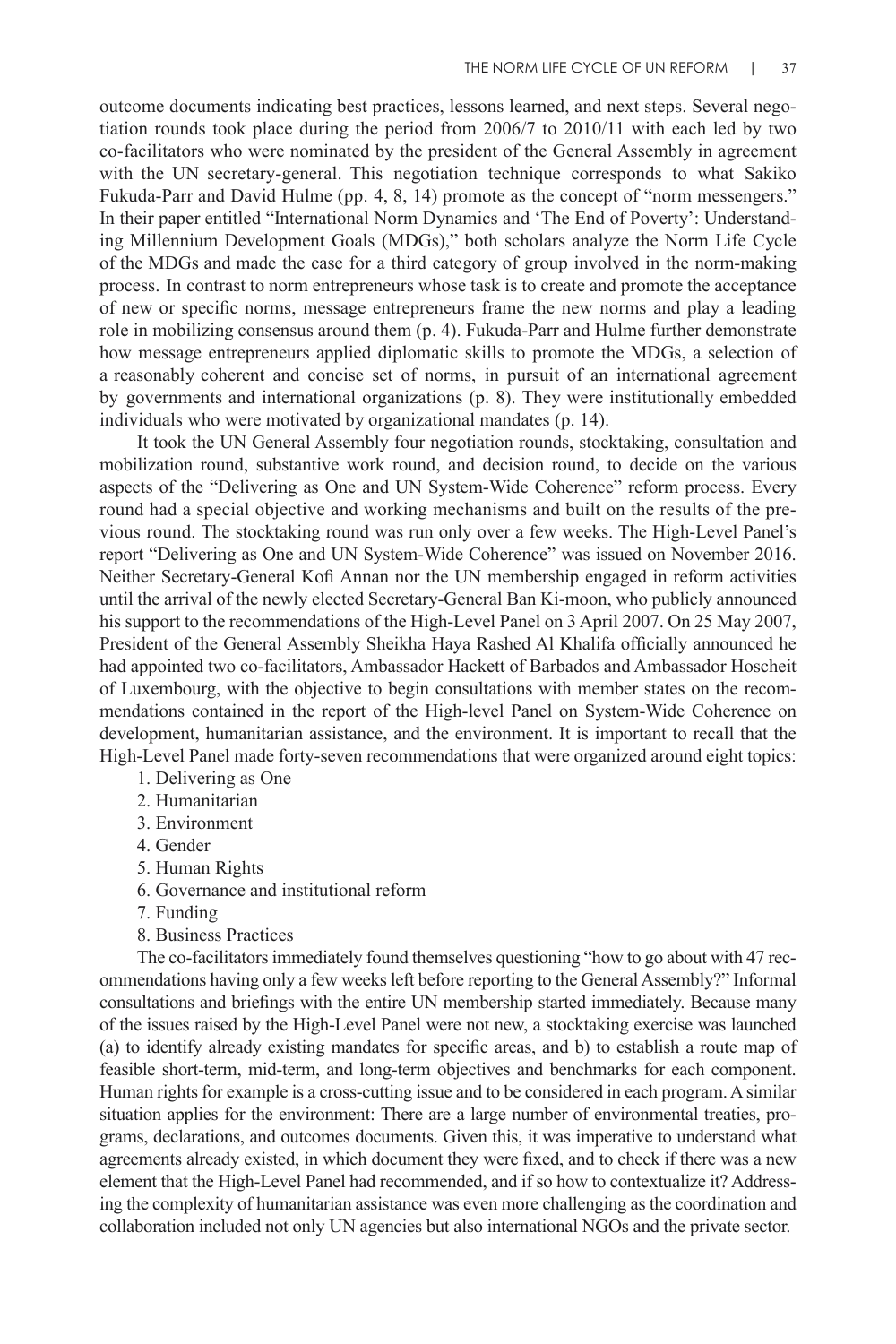The gender issue remained on the check list. It was found that the four independent bodies working on the empowerment of women (see footnote 12) approached this issue from different perspectives and rather complemented than competed with each other. Merging them into an overarching structure would reduce managerial costs and build synergies between the program activities. Past experience had shown it was difficult to approach the reform of governance and institutions mainly because of the opposing viewpoints between groups of countries pushing for effectiveness (Western countries) and those who were concerned of funding cuts and consequently blocked any movement. Hence, the implementation of Delivering as One and its One UN principles by pilot countries did not find any opposition. After all, it was a sovereign decision of the pilot countries to engage in this process and to share the experience after five years. There was a general understanding that the lessons learned from the implementation of the One UN norms and principles would provide a good basis for negotiations on reforming business practices, funding, and governance at a later stage.

The analytical work of the stocktaking round informed the negotiations of the 2007 Triennial comprehensive policy review of operational activities for development of the UN system<sup>11</sup> (TCPR). Many points raised by the High-Level Panel are reflected in this resolution that became the route map for the five years to come: funding, gender and empowerment of women, transition from relief to development, coherence, effectiveness and relevance, regional dimension, business practices, transaction costs and efficiency, capacity-building at the country level, and relevant evaluation processes of country level activities.

The second negotiation round, the consultation and mobilization round (2007–08), was animated by co-facilitators Ambassadors Augustine Mahiga of Tanzania and Ambassador Paul Kavanagh of Ireland. In his letter of 11 January 2008,<sup>12</sup> the president of the General Assembly addressed the members of the UN and stressed the importance of advancing coherence across the UN development activities system and the implementation of the One UN pilot projects. Member states were invited to fully cooperate; an invitation was extended later to the UN agencies' headquarters. However, commencing concrete negotiations appeared difficult as too many issues at a time could not be digested by the entire General Assembly. The co-facilitators opted for a "basket" approach when negotiating the various elements raised by the High-Level Panel; they announced the creation of several thematic working groups, such as funding, governance, gender, Delivering as One, Harmonization of Business Practices, etc., and invited member states to join one or several of those working groups according to their interests and capacities. Each working group had its own agenda and a commonly chosen chair handled the work program of its group. A deadline was fixed for each group to present its work, and recommendations for consideration of the UN membership, which would discuss and decide whether or not to accept it (in the latter case the process would start again on the issues of disagreement).

During that time, both co-facilitators started extensive consultation processes to mobilize the actors concerned by the Delivering as One implementation process: governments of pilot countries, resident coordinators, UN country teams, and donor countries, as well as the UN agencies' headquarters. They pledged for a new spirit of cooperation and of the advantages of the One UN norms and principles on one hand, while on the other hand they reassured the UN agencies' governing boards and senior managements of the support of the UN membership in New York. During January to March 2008, the co-facilitators visited the pilots Tanzania, Cape Verde, Mozambique, and Albania; from April to June 2008 visits took place in pilot countries Rwanda and Vietnam, as well as in Geneva and Rome-based UN agencies and UNESCO in Paris.

To ensure informed decision-making by the UN membership, co-facilitators Mahiga and Kavanagh installed vertical communication lines and invited *message entrepreneurs* to share their experiences and report on the progress made with the One UN norms and principles.

<sup>11.</sup> A/RES/62/208, 19 December 2007

<sup>12.</sup> www.centerforunreform.org/sites/default/files/swc110108.pdf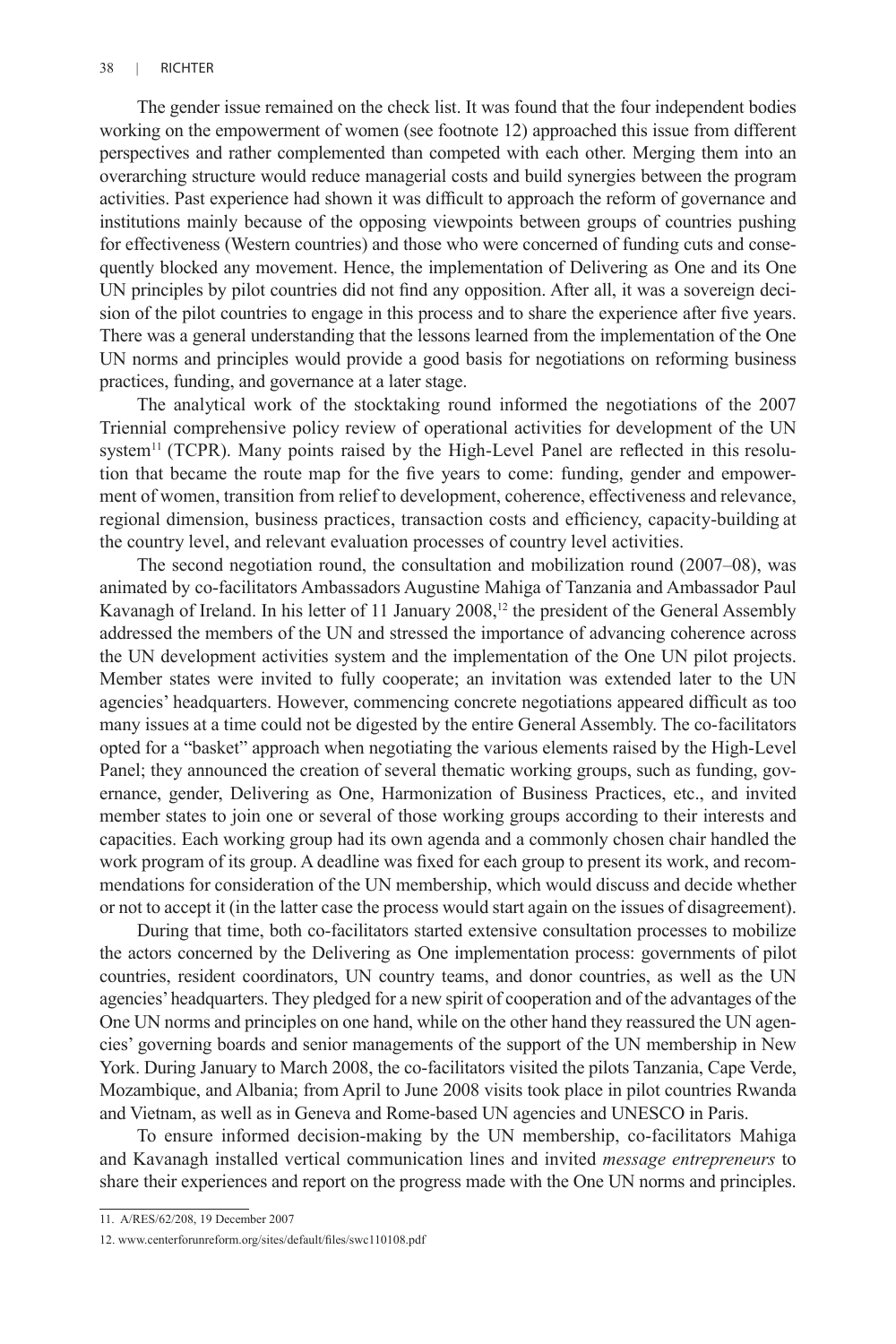Message entrepreneurs are actors that implement the Delivering as One norms at the country level. The governments of the pilot countries were regularly invited to share their "country level experience" with their peers, and especially the G77 members of which the majority remained skeptical about the reform. In addition, informal hearings were organized; resident coordinators and members of the UN country teams shared the progress made in their countries and the challenges they had to face. Special sessions with resident coordinators and pilot countries were organized during ECOSOC and the General Assembly to keep the reform on the top of the UN General Assembly's political agenda, and thus push for consensus on the items that two resolutions should consider, e.g., two resolutions were approved during the mobilization round: The first<sup>13</sup> approved the review of the mandates of the various UN specialized agencies, funds, and programs and their thematic focus that had started during the preceding stocktaking round. The aim was to ensure that the reform process would take place within internationally approved legislative settings. The second<sup>14</sup> focused on Delivering as One and UN System-Wide Coherence. The five interrelated axes were considered and recommended to work on: Delivering as One at the country level, harmonized business practices, funding, governance, and gender fragmentation.

For the third negotiation round, the substantive work round, General Assembly President Ambassador Miguel D'Escoto Brockmann appointed Ambassadors Kaire Mbuende of Namibia and Juan Antonio Yáñez-Barnuevo of Spain as co-facilitators of the upcoming negotiations on System-Wide Coherence. As the nomination was announced on 20 February  $2009$ ,<sup>15</sup> only six months were left to lead the UN membership through a substantive work process. To do so, they requested the help of the UN Secretariat, which delivered three discussion notes: one on system-wide coherence and especially the interrelation between the five axes, a second paper on the fragmentation of the gender architecture, and a third paper on funding issues. In contrast to the basket approach used by the previous co-facilitators, Ambassadors Mbuende and Yáñez-Barnuevo opted for a "one by one" thematic approach. Each topic, e.g., gender, governance, funding, was discussed by the entire membership until consensus was found.

Yet, because only six months were left to present recommendations to ECOSOC and the UN General Assembly, an effective preparation of the thematic sessions was essential. To meet their objectives and keep the negotiation process as effective as possible, the co-facilitators: (a) sent mass letters to each of the permanent delegations, which included a detailed work plan and the "homework" to be done prior to the meetings. The homework consisted of a substantive analysis of the secretary-general's thematic discussion papers, a clear political position of each mission's government and concrete proposals that should be circulated in advance among the UN member states for consideration; (b) introduced a "thematic cycle negotiation method" to keep negotiations constantly running. Meetings were scheduled nearly every two weeks, with each time focusing on a different theme. The advantage of this method was that there was time for background work and consultations of permanent missions with capitals before the next meeting on that specific issue was scheduled. In the meantime, work continued on other issues and advanced the negotiations without delay. For the substantive work round, meetings were scheduled as follows:

System-Wide Coherence (10 March 2009) Gender (30 March 2009; 15 April 2009) Governance (24 April 2009; 8 May 2009) Funding (19 May 2009) Interactive session with Secretary-General (20 May 2009) Delivering as One (4 and 8 June 2009) Gender (8 June 2009) *Experts session on Funding and Governance (17 June 2009)* Gender (22 June 2009)

<sup>13.</sup> A/RES 62/278 of 15 September 2008.

<sup>14.</sup> A/RES/62/277 of 15 September 2008.

<sup>15.</sup> www.un.org/ga/president/63/letters/appointmentSWC.pdf.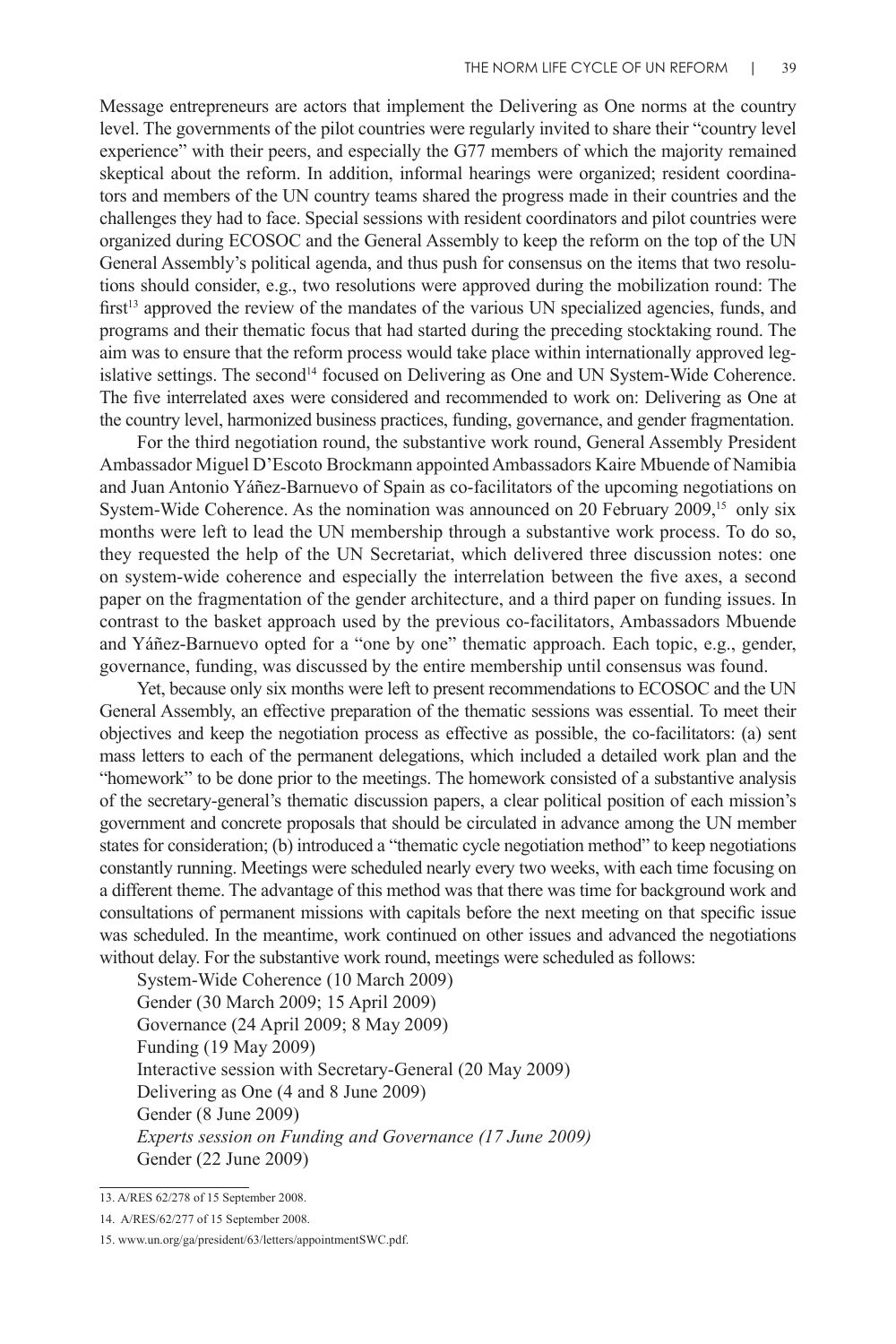System-Wide Coherence (letter 7 August 2009)

System-Wide Coherence (draft resolution sent to member states on 11 September 2009) The vertical communication lines installed by the previous co-facilitators were kept as they appeared useful. Co-facilitators nourished bilateral contacts with individual member states and regional groups; experts were invited to ECOSOC session to feed their knowledge into intergovernmental negotiations; resident coordinators and UN country teams continued to share their experience in Delivering as One pilot countries; and Delivering as One governments regularly provided feedback and shared their views with peers of the G77 group. The substantive work round produced one resolution on system-wide coherence<sup>16</sup> that approved the merger of the four existing UN structures<sup>17</sup> working on the empowerment of women into one single composite entity on gender, which became the UN Entity for Gender Equality and the Empowerment of Women (UN Women) in 2010. No resolution was searched for the Delivering as One process as the implementation continued at the country level. However, the UN Evaluation Group (UNEG) had already started in 2007 to think of how to evaluate the Delivering as One reform process—so far this norm shift process was unique. Preliminary evaluability assessments for the years 2007 and 2008 were circulated and informed the decision makers during the months of the substantive work round.

The last negotiation round, the decision round, was animated by co-facilitators Ambassador Tiina Intelmann, permanent representative of Estonia, and Ambassador Ghazi Jomaa, permanent representative of Tunisia. Their job was to continue the consultative process on the System-wide Coherence in the course of the 64th session and to lead the UN membership for a final decision. To start with, the co-chairs requested the secretariat to produce a strategic discussion paper<sup>18</sup> that would outline already accomplished negotiations and information on unsettled issues. The idea behind this request was to bring the UN member states at the same level of understanding and to build on what has already been decided by the preceding resolution on UN System-Wide Coherence (A/RES/63/311). It is a common diplomatic praxis in New York that the diplomatic personnel of permanent missions stay no longer than four years, often less. Most of the time, incoming diplomats need a warm up period to get used to the UN General Assembly negotiation life and procedures. At that time of the year, many roll-overs of diplomatic staff happened and created a critical mass of newcomers who needed to get acquainted with the topics and negotiation results. The reports provided by the UN Secretariat aimed to bring all permanent missions to the same level of knowledge and understanding of the reform process.

As already mentioned, the topics left for final negotiations were those related to systemwide governance (five axes) and the creation of UN Women. The assessment of the implementation of the One UN principles was left for an Independent Evaluation team that was hired and had already started its work. Here again the preferred methodology was to split up the work into thematic working groups. The co-facilitators nominated the heads of each working group and charged them with the responsibility to guide the discussions over a fixed period of time. By the end, each working group had to submit a draft proposal whose recommendations were debated among the UN member states. Comments made during these special thematic sessions were integrated into a new draft document which, at a second time, was not only shared among the UN members but also with the UN Secretariat to discuss and integrate technical issues. Opposing opinions among particular countries such as Cuba, Egypt, Russia, and India had let to stocked positions. As UN members are equal sovereign countries, the cofacilitators had no power to push or intervene in those countries' internal affairs. Nevertheless, as the number of blocking countries remained limited, the co-facilitators took the freedom to

<sup>16.</sup> A/63/311 of 2 October 2009.

<sup>17.</sup> Division for the Advancement of Women (DAW), International Research and Training Institute for the Advancement of Women (INSTRAW), Office of the Special Adviser on Gender Issues Advancement of Women (OSAGI), and United Nations Development Fund for Women (UNIFEM).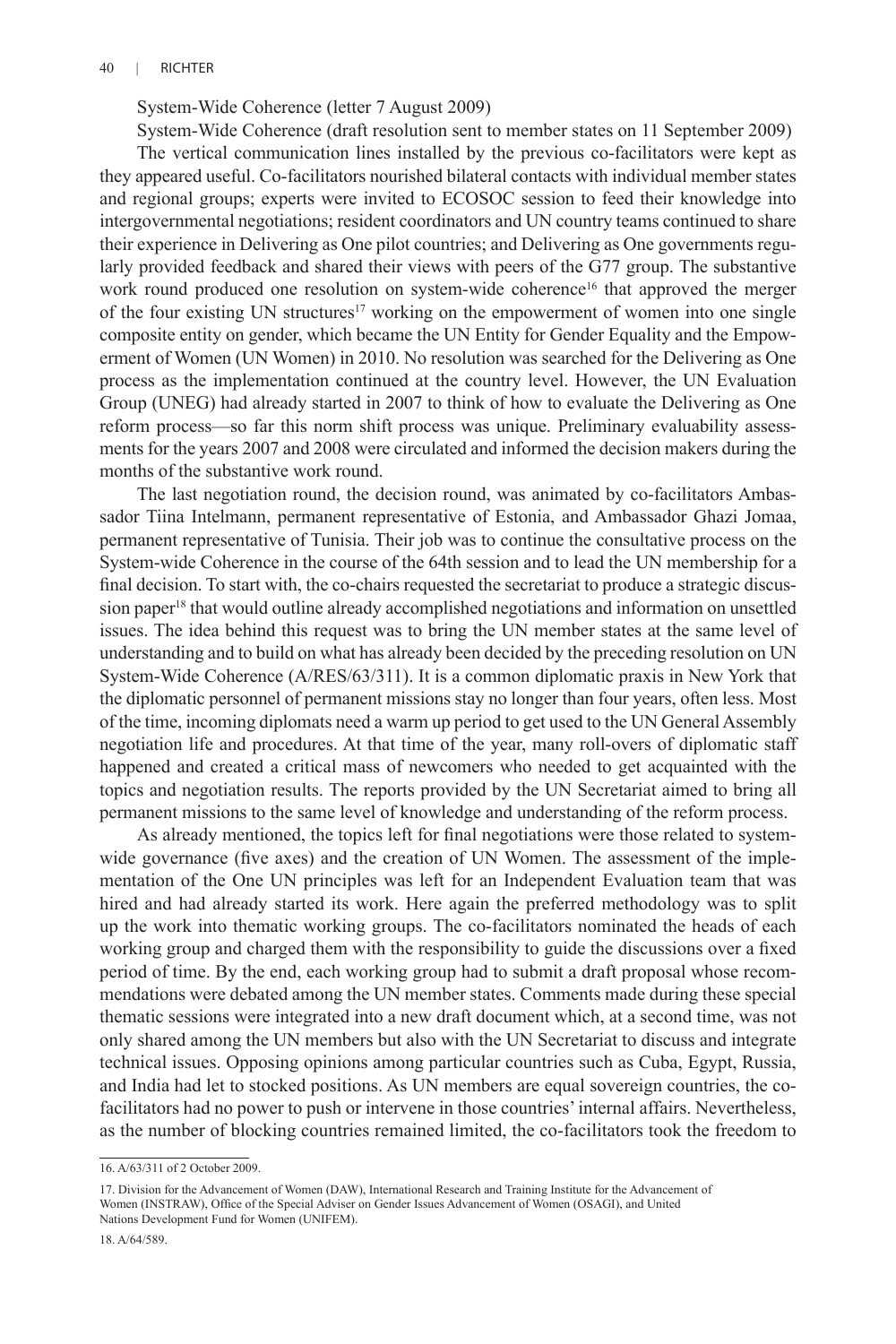announce an official deadline for the disagreements among those countries to be solved and requested the submission of a joint proposal for the next agenda item.

In order to avoid a patchwork situation where individual countries block negotiations for their own interest, the co-facilitators presented a last draft resolution and requested the political groups to negotiate among them and present a statement that was supported by all group members (Res/A/64/L.56 and A/RES/64/289 of 21 July 2012 on SWC and UN Women). The resolution set a milestone with its decision to create a new organization, UN Women. It made provisions for the establishment of this new organization, funding, governance, composition of the governance board, administration and human resources, and transitional arrangements.

The final outcome was a specific resolution, called Quadrennial Comprehensive Policy Review19 (QCPR), which was adopted on 22 January 2013. The QCPR focused on systemwide coherence and looked at issues such as system-wide arrangements for administration and human resources management, financing, and transitional arrangements. With the QCPR approval, the members of the UN unanimously supported the Delivering as One approach and its new One UN norms. However, no agreement was found to decide on whether or not the Delivering as One approach would be considered as the new way of conducting operational activities at the country level. At the contrary, the UN membership remained careful and stated in article 21 of the resolution<sup>20</sup> that it "encourages the Secretary-General to proceed with the modality for the independent evaluation of lessons learned from the 'delivering as one' pilots, . . . and looks forward to receiving the outcome at the sixty-sixth session of the General Assembly." In other words, after more than four years of implementing the new One UN norms in the pilot countries, the status of internalization had not been reached.



<sup>19.</sup> The QCPR is the mechanism through which the General Assembly assesses the effectiveness, efficiency, coherence, and impact of UN operational activities for development and establishes system-wide policy orientations for the development cooperation and country-level modalities of the UN system in response to the evolving international development and cooperation environment. In 2008, member states decided to change the comprehensive policy review (formerly the Triennial Comprehensive Policy Review-TCPR) to a quadrennial cycle, notably to ensure that the review guides the development of strategic plans of UN system organizations. A/RES/67/226 of 22 January 2013 www.un.org/en/ga/search/view\_doc.asp?symbol=A/RES/64/289&referer=http://www.un.org/en/ga/64/resolutions.shtm l&Lang=E.

<sup>20.</sup> www.un.org/en/ga/search/view\_doc.asp?symbol=A/RES/64/289&referer=http://www.un.org/en/ga/64/resolutions.shtm l&Lang=E.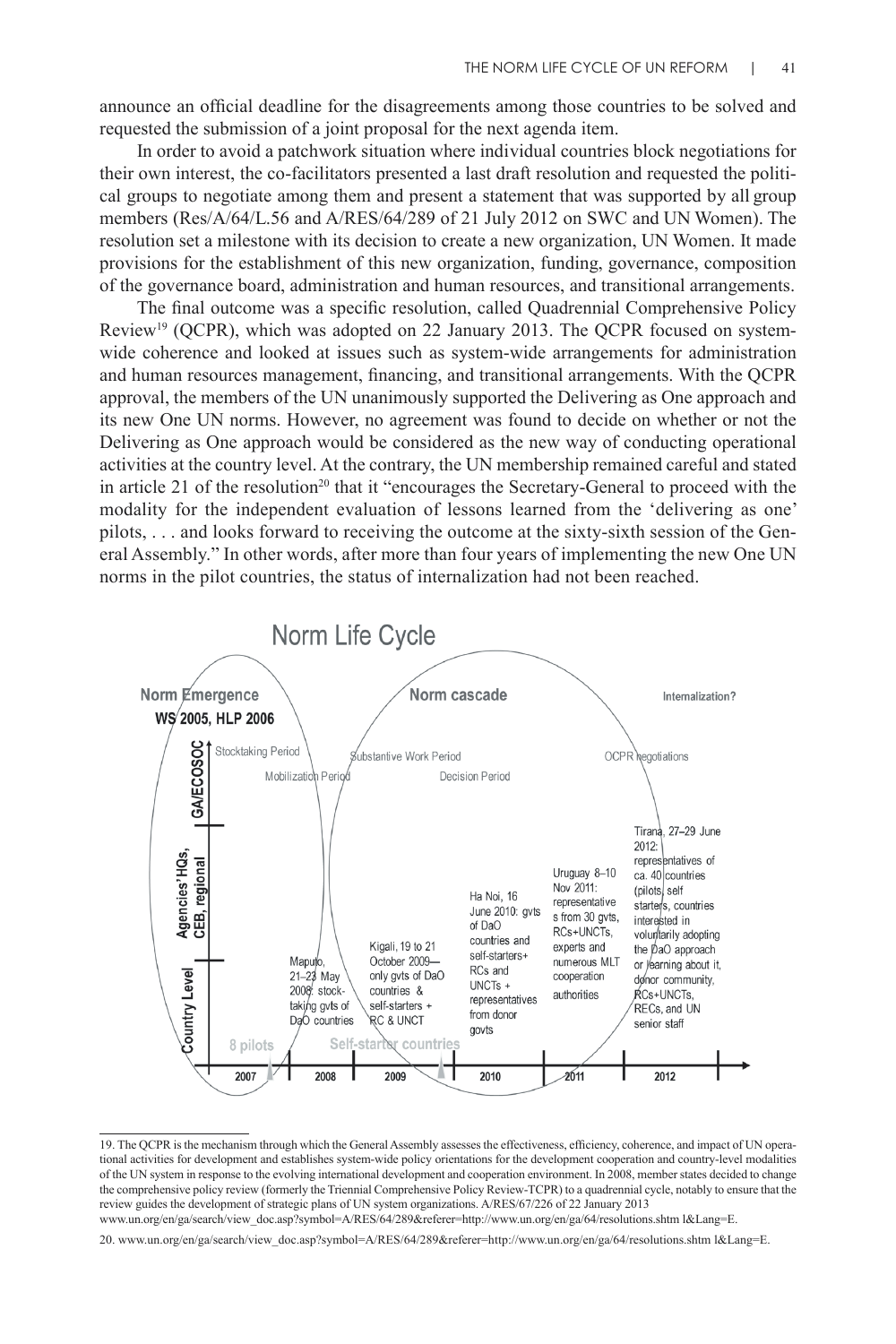### *Stabilization—The Missing Stage before Achieving the Internalization Stage*

So far, this study has analyzed the promotion of the One UN norms and principles via two organizational platforms: the UN General Assembly and Delivering as One pilot countries (country level). These platforms were used by norm entrepreneurs, norm messengers, and message entrepreneurs to promote the new norms. Organizational platforms can be constructions created for a special purpose to which adhere different stakeholders (NGOs, transnational networks, etc.) pursuing a specific purpose, or international organizations that have purposes and agendas other than just the promotion of a specific norm (Finnemore and Sikkink 896, 899). Nevertheless, even though the progress made with the implementation of the new organizational norms, the status of internalization had not been reached after more than four years. The reasons for are multifold.

First of all, it was a sovereign decision of pilot countries to volunteer and experience the implementation of the One UN norms. The objective here was to build cases for such a norm shift and also document the different steps, challenges met, lessons learned, and best practices for further studies. One could indeed argue that the self-starter countries also contributed substantially to the discussion on how to liftoff norm shift. Yet, the self-starters made the decision to go for norm shift only after a couple of months when the pilot countries had already well advanced and it became obvious that the funds made available by a specific group of reforminterested donors would decline as more countries wanted to join the norm transition process. Within a multilateral setting such as the UN, individual experience by a specific member state might inform debates but will never be accepted as a prescription to the entire UN membership without unanimously agreed upon terms of a resolution. It should also be noted that while seven countries undertook an evaluation of DoA, one, Pakistan, did not. Consequently, no internalization stage can be reached at this point.

Second, the Triennial Comprehensive Policy Review (TCPR 2007), followed by the resolution on System-Wide Coherence (A/64/289 of 2 July 2010, art. 21,) mandated an independent evaluation of the Delivering as One initiative. Moreover, by resolution 64/289, the General Assembly outsourced; it endorsed and entrusted oversight of the evaluation to a regionally balanced group of evaluation experts. The overall objective of the evaluation was "to assess the contribution and the added value of 'Delivering as One' and to draw lessons learned that are significant for the United Nations system." Avoiding a comparative assessment of performances across countries, the independent evaluation went for a synthetic evaluation of the lessons learned from the pilot experiences and used evaluation criteria such as relevance, effectiveness, efficiency, and sustainability.

Generally speaking, the Delivering as One initiative was echoed with positive voices. Concerning relevance, the independent evaluation team considered the Delivering as One approach and the One UN norms helped the pilot countries better meet their developing needs because: (a) both together, the resident coordinators and the respective governments, took the lead on the overall programming and coordination. This increased transparency and coherence among all stakeholders at the country level (horizontal) as well as with the UN system (vertical). Moderate progress was made in terms of effectiveness and efficiency. The effectiveness of Delivering as One was understood as the contribution made to deliver better support to countries, development processes, and results—it was assessed as the intermediate state of the UN system delivering better support to countries.

The efficiency of Delivering as One was considered weak. First of all, there was no real progress made in reducing transaction costs, which is often the case for such important change management processes. The independent evaluation team noted that progress lagged owing to the limited mandates of country offices to change procedures and incompatible systems across UN organizations. Getting into change was time consuming, and support from higher levels of the system was often considered inadequate by UN country teams. Moreover, a coherent and consolidated management information system did not exist.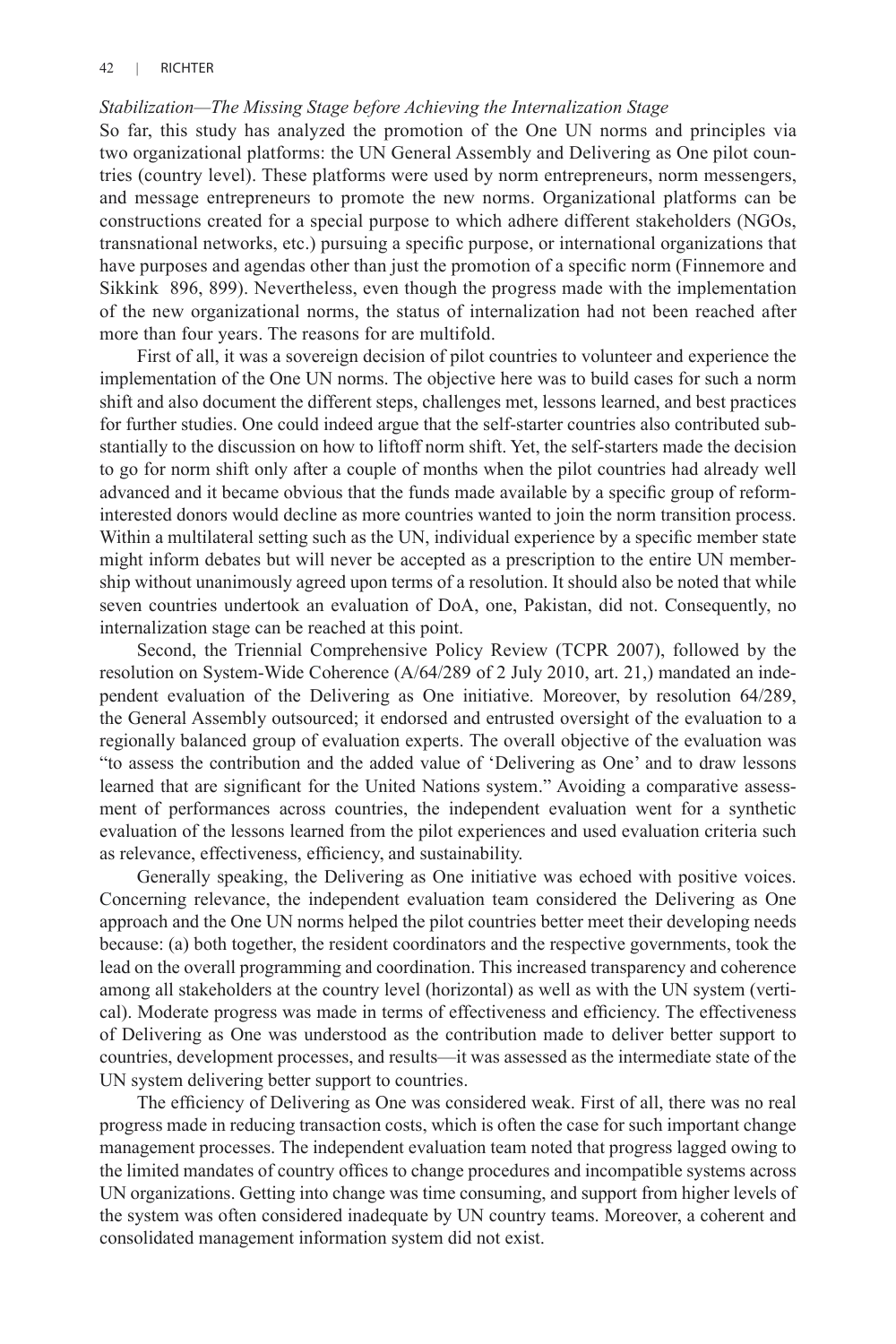The likelihood of sustaining Delivering as One was assessed as moderate. The evaluation team assessed the sustainability question in terms of the probability of its continuation over time and the likelihood of long-term benefits, for both pilot countries and the UN system. In this regard, sustainability was considered as a "combination of the extent to which 'Delivering as One' is relevant, efficient and effective and has gained sufficient support at all levels in all relevant systems to ensure its continuation, along with its continuing financial viability" (para 88). Indeed, the support for Delivering as One within the pilot countries, most parts of the UN system, and individual member states was strong; however, the team had considerable doubts of the financial sustainability of Delivering as One as key donors had indicated to reduce or discontinue funding for it. Spain for example had been a strong supporter and donor for the Delivering as One initiative. Nevertheless, its banking bailouts as result of the 2008/9 global financial and economic crisis in addition to the European debt crisis had obliged the country to step back its international ambitions. Another case was the UK. The Delivering as One initiative got strong support under the leadership of Prime Minister Gordon Brown; however, new priorities for multilateral cooperation were formulated when David Cameron took office.

| <b>Condition for relevance</b><br>respond to country needs and<br>priorities                                                                  | Alignment to countries'<br>development priorities;<br>Accept and support county owner-<br>ship and leadership                                                                                                                                                                                                 | IE: yes, strong                                                                                                                                                                    |
|-----------------------------------------------------------------------------------------------------------------------------------------------|---------------------------------------------------------------------------------------------------------------------------------------------------------------------------------------------------------------------------------------------------------------------------------------------------------------|------------------------------------------------------------------------------------------------------------------------------------------------------------------------------------|
| <b>Condition for effectiveness and</b><br>efficiency: system-wide vertical and<br>horizontal coherence of policies and<br>business procedures | Country level—Mechanism: One<br>Programme, One Budgetary Frame-<br>work, One Fund, One Voice, One<br>House; UNDAF rollout countries,<br>new UNDAF cycles<br>HOs and CEB level: CL activities<br>need to be backstopped at regional<br>and HO/CEB level<br>On-going process in CEB with<br>HLCP, HLCM and UNDG | <b>IE: moderate-weak</b><br>$CL$ : mechanisms only now<br>fully in place and start to be<br>operational<br><i>HOs/CEB</i> : IE identified problems<br>and provides recommendations |
| Condition for sustainability:<br>system-wide systemic changes fixed<br>by $GA, HQ + governing$<br>boards, governance reform                   | Inter-agency coordination, IPSAS,<br><b>ISWE</b><br>Accountability and reporting lines,<br>governance reform                                                                                                                                                                                                  | IE: Problem Tree and Recommenda-<br>tions of what needs to be changed                                                                                                              |

The independent evaluation's assessment pointed to systemic bottlenecks as key problems for the effectiveness and efficiency of the Delivering as One approach. Indeed, over the path of several decades, each organization had developed its own financial management IT solutions, management information systems, accounting standards, human resources regulation, which, once operating under the new One UN norms hindered the implementation of commonly planned activities at the country level. A simple financial transaction from one UN country office to another needed to be approved by headquarters, which wired it to the benefitting agency's headquarter that then needed to wire the funds back to the agency's field office. As each UN organization has its own governance structure, mandate, and culture, it remained the primary units of account for performance and management. Incontestably, voluntary coordination at the country level among a diversity of existing systems quickly reached its limits because many high-level systemic elements had not been changed for "Delivering as One." The Delivering as One initiative was an experiment; no senior management and governing board would have initiated a vast change in corporate management systems before the assessment and evaluation of the Delivering as One results.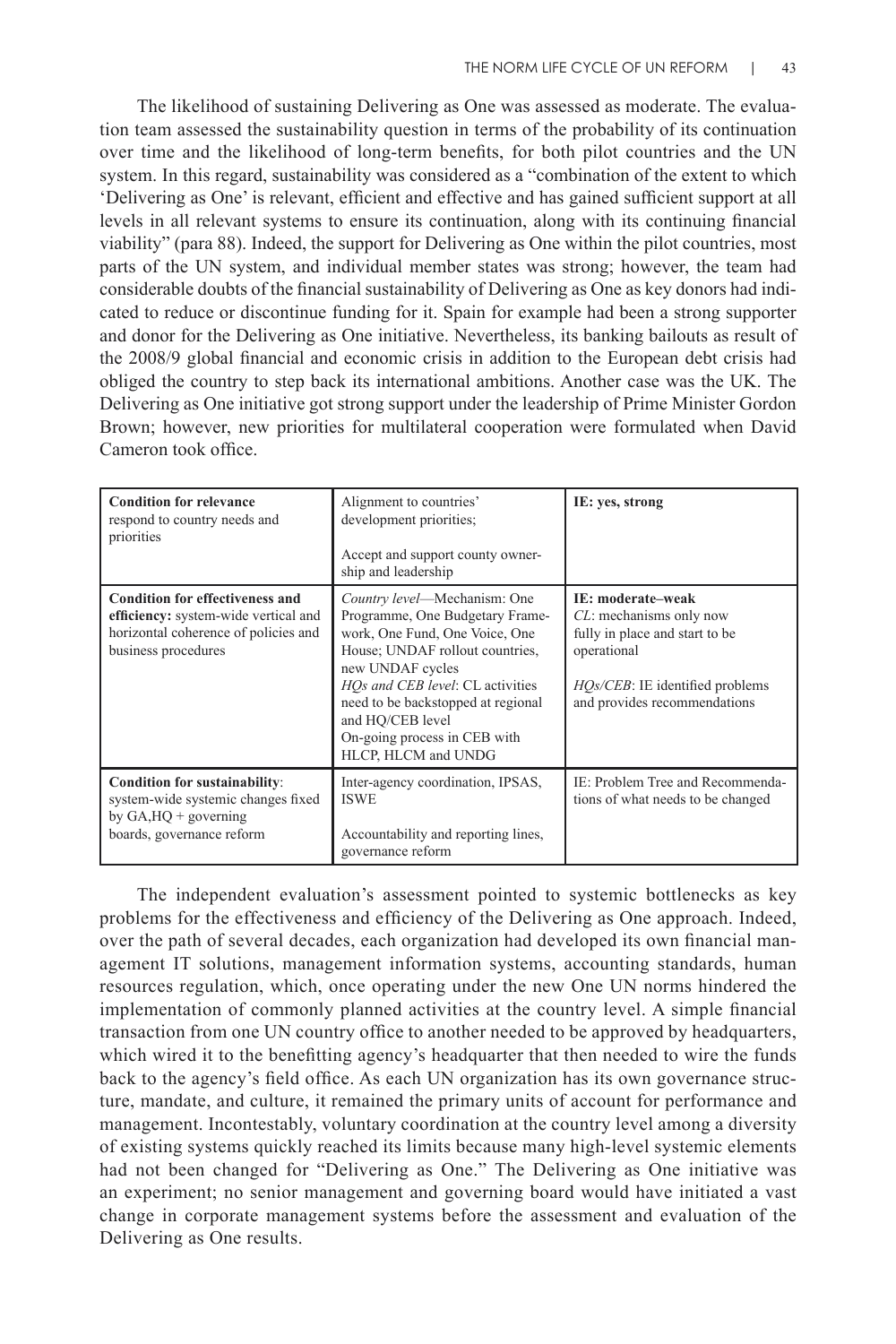Within this context, it becomes evident that a stabilization stage was required to finalize the norm shift process. The new One UN norms and principles, One Programme, One Budgetary Framework/ (One Budget), One Leader, and One Office, induced all UN agencies' headquarters to adapt and align and find new approaches to planning, budgeting, and reporting.

The post-pilot initiative of Delivering as One (stabilization stage) is characterized by a system-wide search for standardization and harmonization of business practices among all UN agencies. Mandated by the QCPR resolution (articles 43 to 48), UN agencies were pressed to find agreements on system-wide standards for financial transactions, human resources management, procurement, information technology, and administration within the UN Development System and report back to the UN General Assembly for the next QCPR in 2017. The harmonization process was coordinated through a third organizational platform: the UN Chief Executive Board (CEB). The CEB is the major inter-agency platform and brings together the thirty executive heads of UN organizations to coordinate and align strategies and policy issues. Its work is supported by three high-level committees: (a) the High-Level Committee on Management (HLCM) focusing on management issues, (b) the High-Level Committee on Programmes (HLCP) coordinating policy and program issues, and (c) the UN Development Group (UNDG), which is in charge of a coordinated implementation of recommendations made by the HLCP and HLCM, and the decisions made by the heads of agencies during the CEB meetings.



Since 2013, important systemic changes took place starting with the system-wide implementation of International Public Sector Accounting Standards (IPSAS) and system-wide monitoring and evaluation standards developed by the UN Evaluation Group. A new Business Operations Strategy was developed in  $2014^{21}$  to fix the rules for joint strategic planning, common procurement, logistics and transport, ICTs, human resources, audits, financing, and a harmonized approach to cash transfers, as well as the management of common premises. At the same time, standard operating procedures (SOPs) and country programming prin-

<sup>21.</sup> https://undg.org/home/guidance-policies/business-operations/.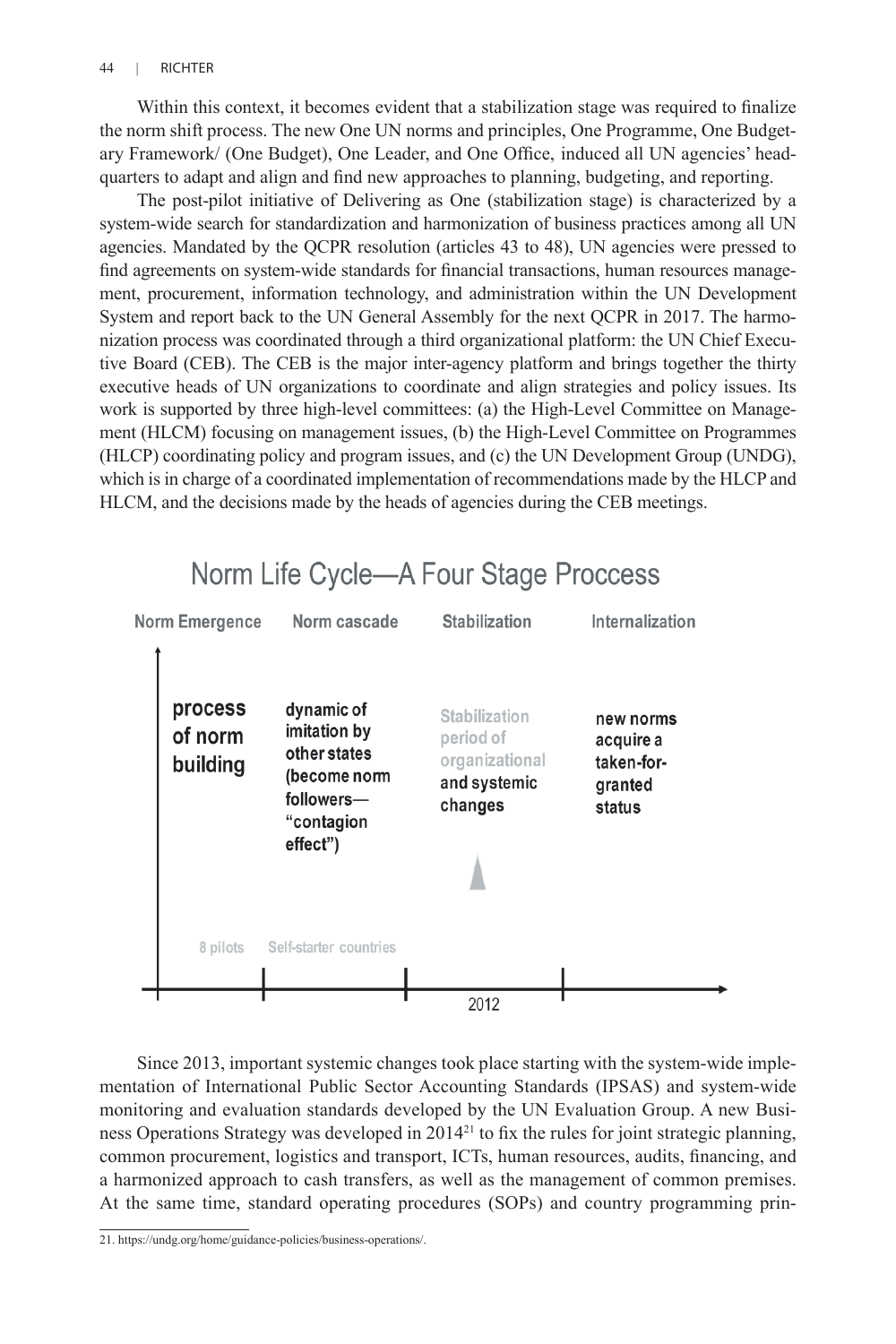ciples were developed to engage the internalization process of the One UN norms. These new guidelines provide for guidance on programing, leadership, business operations, funding, and communications for country-level development operations on one hand, while on the other hand they guide headquarters through the necessary alignment of policy and procedural changes. We can conclude that the stabilization period is characterized by: (a) UN agencies' headquarters harmonization and alignment to the country level change dynamics, and (b) a continued growth of countries interested in norm shift.

By the time of writing, UNDG counted fifty-four countries that had decided to shift and implement the new One UN norms. Consequently, the pilot countries and self-starters are more advanced in the change process compared to those countries that only decided to go for Delivering as One after the 2012 QCPR (twenty-four countries). The next QCPR in 2017 will assess the entire norm shift process at the country level and the systemic changes that UN agencies' headquarters. Depending on the outcome of the assessments, the UN membership will pronounce for or against the internalization of the One UN norms as the new way for conducting operational activities in developing countries.

#### **Conclusions**

The reform "Delivering as One and UN System-Wide Coherence" is a four-stage, norm shift process. The application of Finnemore and Sikkink's Norm Life Cycle framework helped explain the emergence of the One UN norms and principles, the role and contribution of the different norm entrepreneurs, norm leaders, norm messengers, and message entrepreneurs as well as the self-starter countries. Nevertheless, in contrast to the emergence of global social issue-based norms, the emergence of Delivering as One and its One UN norms is a bottom up dynamic that went across three organizational platforms at different times. While the norm emergence and norm cascade of the Delivering as One norms (One UN norms) show similarities with the NLC of issue-based norms, the internalization stage was not yet achieved. The alignment to and system-wide implementation of the One UN norms (stabilization) only started after the norm cascade, and only at the request of UN member states (2012 QCPR). This evidence shows that a fourth stage is needed to manage norm shifts within global systems. The internalization stage of Delivering as One and UN System-Wide Coherence will depend on whether the UN member states (a) accept the One UN norms and principles as the new way of conducting operational activities in developing countries, and (b) approve the system-wide harmonization efforts among UN agencies once evaluation has provided evidence. The QCPR in 2017 will be important as it decides the value of the entire Delivering as One reform process.

#### **REFERENCES**

- Finnemore, M. and K. Sikkink. "International Norm Dynamics and Political Change," International Organization, Vol. 52, No. 4, (Autumn, 1998), pp. 887–917; Finnemore, M. "Constructing Norms of Humanitarian Intervention." Peter J. Katzenstein (ed) The Culture of National Security: Norms and Identity in World Politics, New York: Columbia University Press, 1996.
- Freiesleben von, Jonas. System-Wide Coherence: Managing Change at the United Nations, 2006, p. 38; www.undg.org/docs/8768/Managing+Change+-+3.+System- wide+Coherence.pdf.
- Fukudu-Parr, S. and D. Hulme. "International Norm Dynamics and 'The End of Poverty': Understanding Millennium Development Goals (MDGs)." BWPI Working Paper 96. Brooks World Poverty Institute, 2009.
- Independent Evaluation of Delivering as One, Main Report, 2012 www.un.org/en/ga/deliveringasone/ pdf/mainreport.pdf
- Jackson, Sir Robert. A Study of the Capacity of the United Nations Development System, Document (United Nations), United Nations [United Nations. Document], DP/5, 1996